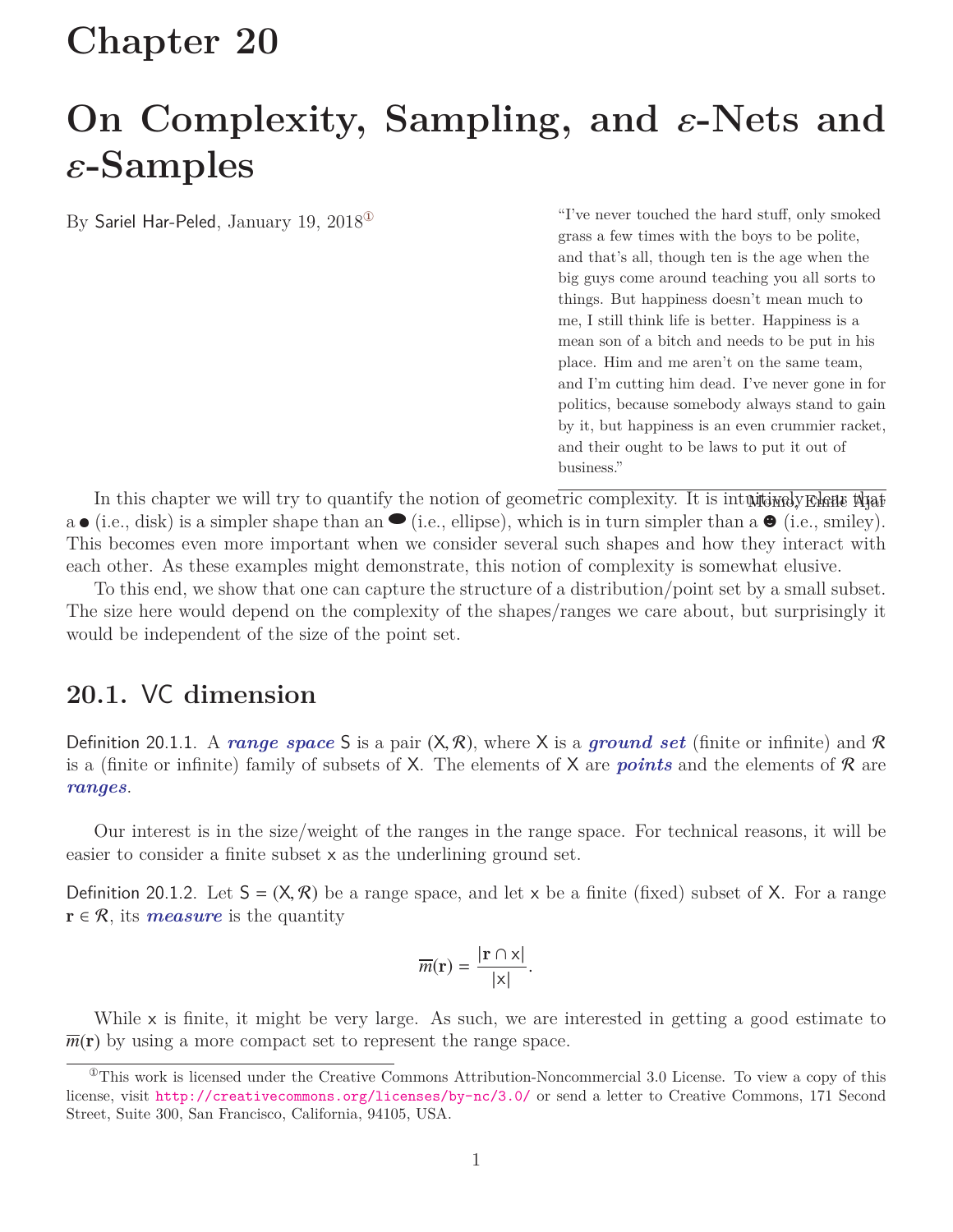Definition 20.1.3. Let  $S = (X, \mathcal{R})$  be a range space. For a subset N (which might be a multi-set) of x, its *estimate* of the measure of  $\overline{m}(\mathbf{r})$ , for  $\mathbf{r} \in \mathcal{R}$ , is the quantity

$$
\overline{s}(\mathbf{r}) = \frac{|\mathbf{r} \cap N|}{|N|}.
$$

The main purpose of this chapter is to come up with methods to generate a sample *N*, such that  $\overline{m}(\mathbf{r}) \approx \overline{s}(\mathbf{r})$ , for all the ranges  $\mathbf{r} \in \mathcal{R}$ .

It is easy to see that in the worst case, no sample can capture the measure of all ranges. Indeed, given a sample N, consider the range  $x \setminus N$  that is being completely missed by N. As such, we need to concentrate on range spaces that are "low dimensional", where not all subsets are allowable ranges. The notion of VC dimension (named after Vapnik and Chervonenkis [**?**]) is one way to limit the complexity of a range space.

Definition 20.1.4. Let  $S = (X, R)$  be a range space. For *Y* ⊆ X, let

$$
\mathcal{R}_{|Y} = \{ \mathbf{r} \cap Y \mid \mathbf{r} \in \mathcal{R} \}
$$
\n(20.1)

denote the *projection* of R on *Y*. The range space S projected to *Y* is  $S_{|Y} = (Y, R_{|Y})$ .<br>If  $R_{Y}$ , contains all subsets of *Y* (i.e., if *Y* is finite, we have  $|R_{Y}| = 2^{|Y|}$ ), then *Y* is sh

If  $\mathcal{R}_{|Y}$  contains all subsets of *Y* (i.e., if *Y* is finite, we have  $|\mathcal{R}_{|Y}| = 2^{|Y|}$ ), then *Y* is *shattered* by  $\mathcal{R}$  (or equivalently *Y* is shattered by S).

The *Vapnik-Chervonenkis* dimension (or VC *dimension*) of S, denoted by  $\dim_{\mathcal{V}}(S)$ , is the maximum cardinality of a shattered subset of X. If there are arbitrarily large shattered subsets, then  $dim_{\mathsf{VC}}(S) = \infty$ .

## **20.1.1. Examples**

1 2 **Intervals.** Consider the set  $X$  to be the real line, and consider  $\mathcal R$  to be the set of all intervals on the real line. Consider the set  $Y = \{1, 2\}$ . Clearly, one can find four intervals that contain all possible subsets of *Y*. Formally, the projection  $\mathcal{R}_{|Y} = \{\{\}\, , \{1\}, \{2\}, \{1, 2\}\}\.$  The intervals realizing each of these subsets are depicted on the right.

However, this is false for a set of three points  $B = \{p, q, r\}$ , since there is no interval<br>t can contain the two extreme points **p** and **r** without also containing **q**. Namely, the p q s that can contain the two extreme points **p** and **r** without also containing **q**. Namely, the subset  $\{p, r\}$  is not realizable for intervals, implying that the largest shattered set by the range space (real line, intervals) is of size two. We conclude that the VC dimension of this space is two.

**Disks.** Let  $X = \mathbb{R}^2$ , and let  $\mathcal{R}$  be the set of disks in the plane. Clearly, for any three points in the plane (in general position), denoted by <sup>p</sup>, <sup>q</sup>, and <sup>r</sup>, one can find eight disks that realize all possible  $2<sup>3</sup>$  different subsets. See the figure on the right.

But can disks shatter a set with four points? Consider such a set P of four points. If the convex hull of P has only three points on its boundary, then the subset *X* having only those three vertices (i.e., it does not include the middle

point) is impossible, by convexity. Namely, there is no disk that contains only the points of *X* without the middle point.

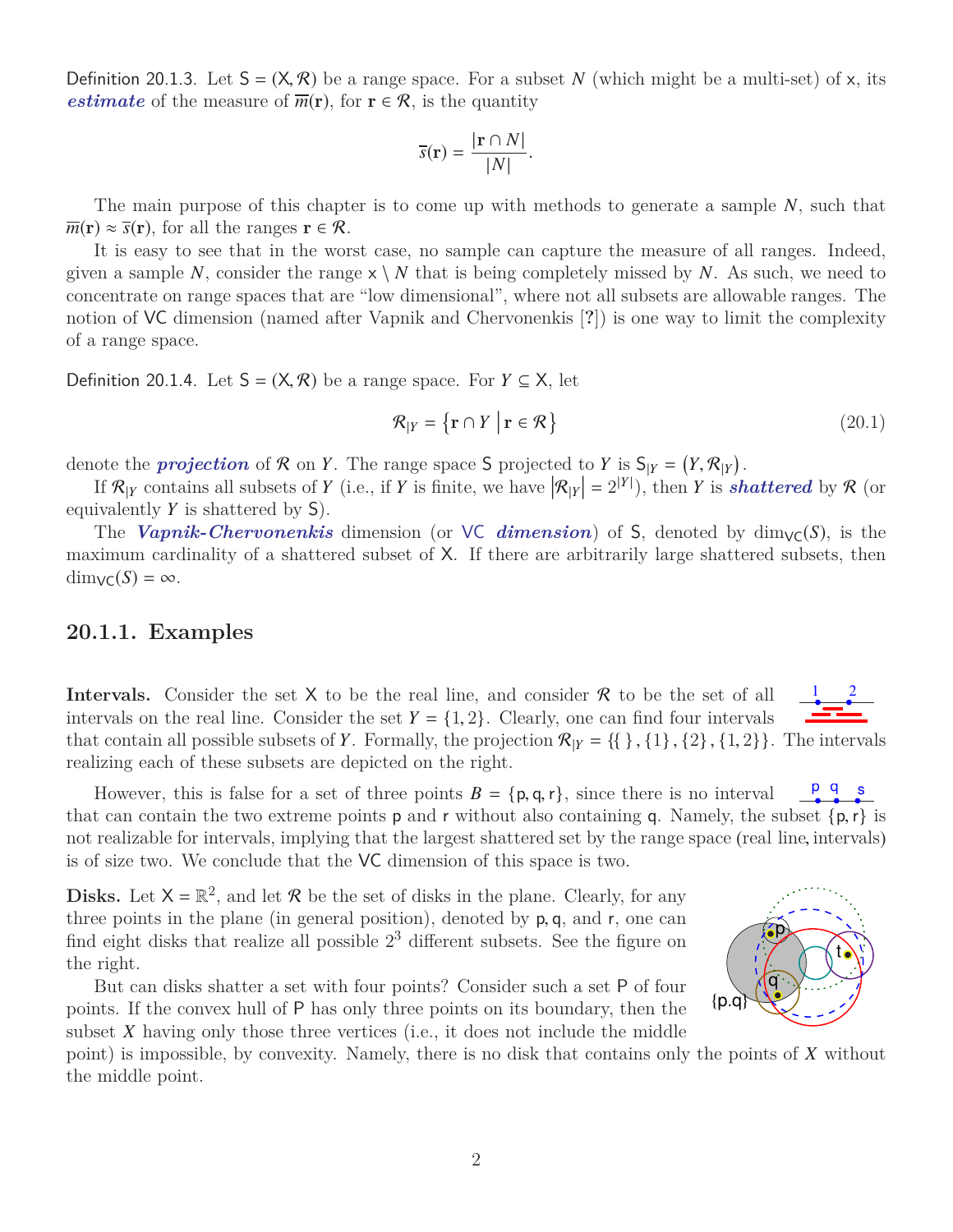

Alternatively, if all four points are vertices of the convex hull and they are *a*, *b*, *c*, *d* along the boundary of the convex hull, either the set  $\{a, c\}$  or the set  $\{b, d\}$ is not realizable. Indeed, if both options are realizable, then consider the two disks  $D_1$  and  $D_2$  that realize those assignments. Clearly,  $\partial D_1$  and  $\partial D_2$  must intersect in four points, but this is not possible, since two circles have at most two intersection points. See the figure on the left. Hence the VC dimension of this range space is 3.

**Convex sets.** Consider the range space  $S = (\mathbb{R}^2, \mathcal{R})$ , where  $\mathcal{R}$  is the set of all (closed) convex sets in the plane. We claim that dim  $\mathcal{L}(S) = \infty$ . Indeed, consider (closed) convex sets in the plane. We claim that  $\dim_{\mathsf{VC}}(S) = \infty$ . Indeed, consider a set *U* of *n* points  $p_1, \ldots, p_n$  all lying on the boundary of the unit circle in the plane. Let *V* be any subset of *U*, and consider the convex hull  $\mathcal{CH}(V)$ . Clearly,  $C\mathcal{H}(V) \in \mathcal{R}$ , and furthermore,  $C\mathcal{H}(V) \cap U = V$ . Namely, any subset of *U* is



realizable by S. Thus, S can shatter sets of arbitrary size, and its VC dimension is unbounded. **Complement.** Consider the range space  $S = (X, \mathcal{R})$  with  $\delta = \dim_{\mathsf{VC}}(S)$ . Next, consider the complement space,  $\overline{S} = (\mathsf{X}, \overline{\mathcal{R}})$ , where

$$
\overline{\mathcal{R}} = \left\{ X \setminus \mathbf{r} \middle| \mathbf{r} \in \mathcal{R} \right\};
$$

namely, the ranges of  $\overline{S}$  are the complement of the ranges in S. What is the VC dimension of  $\overline{S}$ ? Well, a set  $B \subseteq X$  is shattered by  $\overline{S}$  if and only if it is shattered by S. Indeed, if S shatters *B*, then for any *Z* ⊆ *B*, we have that  $(B \setminus Z) \in \mathcal{R}_{|B}$ , which implies that  $Z = B \setminus (B \setminus Z) \in \overline{\mathcal{R}}_{|B}$ . Namely,  $\overline{\mathcal{R}}_{|B}$  contains all the subsets of *B*, and  $\overline{S}$  shatters *B*. Thus,  $\dim_{\mathsf{VC}}(\overline{S}) = \dim_{\mathsf{VC}}(S)$ .

**Lemma 20.1.5.** For a range space  $S = (X, \mathcal{R})$  we have that  $\dim_{\mathsf{VC}}(S) = \dim_{\mathsf{VC}}(\overline{S})$ , where  $\overline{S}$  is the *complement range space.*

#### **20.1.1.1. Halfspaces**

Let  $S = (X, \mathcal{R})$ , where  $X = \mathbb{R}^d$  and  $\mathcal{R}$  is the set of all (closed) halfspaces in  $\mathbb{R}^d$ . We need the following technical claim technical claim.

**Claim 20.1.6.** *Let*  $P = \{p_1, \ldots, p_{d+2}\}$  *be a set of*  $d+2$  *points in*  $\mathbb{R}^d$ *. There are real numbers*  $\beta_1, \ldots, \beta_{d+2}$ *, not all of them zero, such that*  $\sum_i \beta_i p_i = 0$  *and*  $\sum_i \beta_i = 0$ *not all of them zero, such that*  $\sum_i \beta_i \mathbf{p}_i = 0$  *and*  $\sum_i \beta_i = 0$ *.* 

*Proof:* Indeed, set  $\mathbf{q}_i = (\mathbf{p}_i, 1)$ , for  $i = 1, ..., d+2$ . Now, the points  $\mathbf{q}_1, ..., \mathbf{q}_{d+2} \in \mathbb{R}^{d+1}$  are linearly dependent and there are coefficients  $\mathcal{B}_i$ , a not all of them zero, such that  $\sum_{i=1}^{d+2} \$ dent, and there are coefficients  $\beta_1, \ldots, \beta_{d+2}$ , not all of them zero, such that  $\sum_{i=1}^{d+2} \beta_i \mathbf{q}_i = 0$ . Considering only the first description of these points inclusion that  $\sum_{i=1}^{d+2} \beta_i \mathbf{q}_i = 0$ . Similarl only the first *d* coordinates of these points implies that  $\sum_{i=1}^{d+2} \beta_i \mathbf{p}_i = 0$ . Similarly, by considering only the  $(d+1)$ <sub>d</sub> coordinate of these points, we have that  $\sum_{i=1}^{d+2} \beta_i = 0$ .  $(d+1)$ st coordinate of these points, we have that  $\sum_{i=1}^{d+2}$  $\beta_i = 0.$ 

To see what the VC dimension of halfspaces in  $\mathbb{R}^d$  is, we need the following result of Radon. (For a reminder of the formal definition of convex hulls, see Definition **??**p**??**.)

**Theorem 20.1.7 (Radon's theorem).** *Let*  $P = \{p_1, \ldots, p_{d+2}\}$  *be a set of*  $d + 2$  *points in*  $\mathbb{R}^d$ *. Then,* there exist two disjoint subsets C and D of P such that  $CH(C) \cap CH(D) \neq \emptyset$  and  $C \cup D = P$ *there exist two disjoint subsets C and D of* P, *such that*  $CH(C) \cap CH(D) \neq \emptyset$  *and*  $C \cup D = P$ *.* 

*Proof:* By Claim **??** there are real numbers  $\beta_1, \ldots, \beta_{d+2}$ , not all of them zero, such that  $\sum_i \beta_i \mathbf{p}_i = 0$  and  $\nabla \cdot \mathbf{R} = 0$  $\sum_i \beta_i = 0.$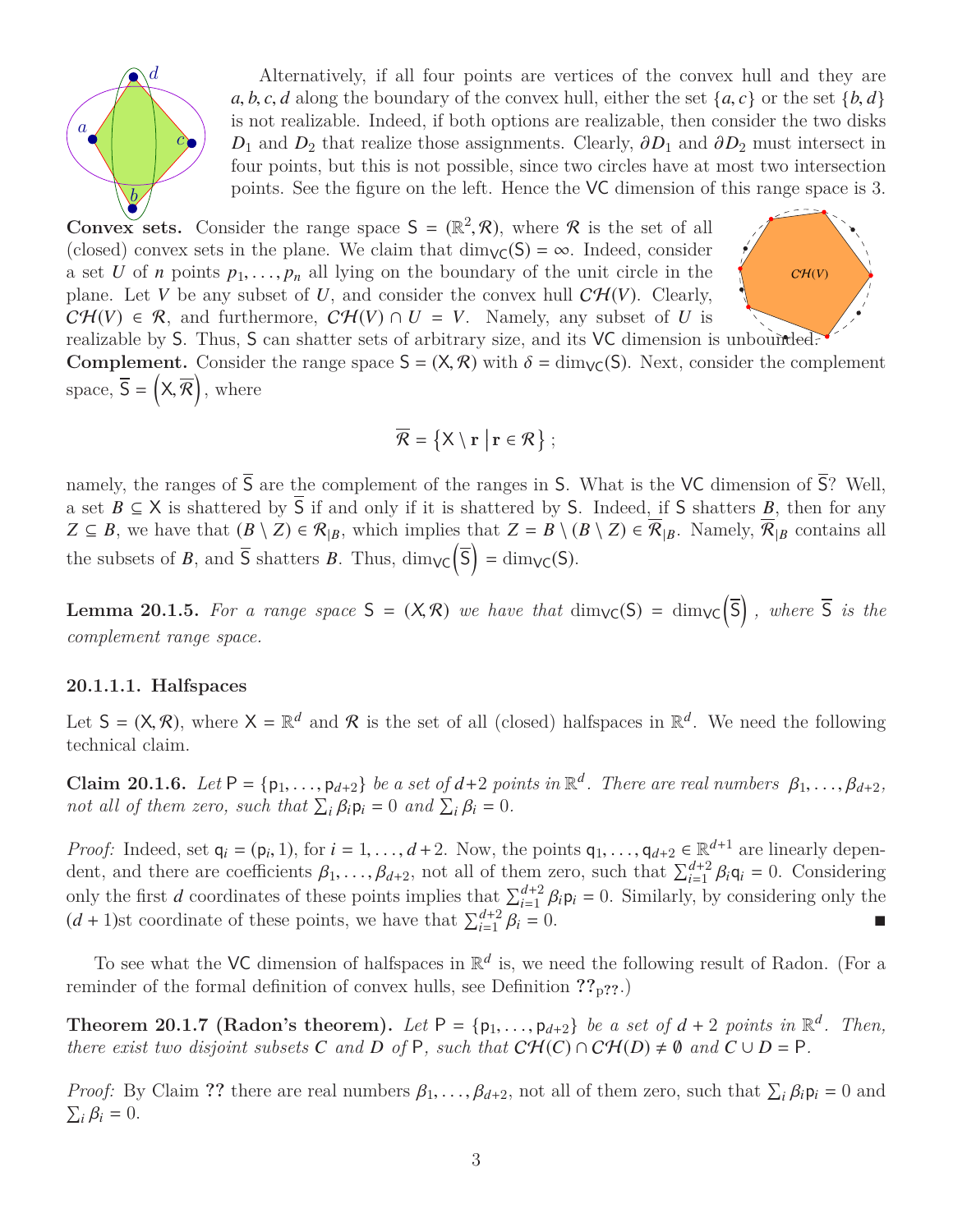Assume, for the sake of simplicity of exposition, that  $\beta_1, \ldots, \beta_k \geq 0$  and  $\beta_{k+1}, \ldots, \beta_{d+2} < 0$ . Furthermore, let  $\mu = \sum_{i=1}^{k} \beta_i = -\sum_{i=k+1}^{d+2} \beta_i$ . We have that

$$
\sum_{i=1}^k \beta_i \mathsf{p}_i = -\sum_{i=k+1}^{d+2} \beta_i \mathsf{p}_i.
$$

In particular,  $v = \sum_{i=1}^{k} (\beta_i/\mu) \mathbf{p}_i$  is a point in  $C\mathcal{H}(\{\mathbf{p}_1, ..., \mathbf{p}_k\})$ . Furthermore, for the same point  $v$  we have  $v = \sum_{i=k+1}^{d+2} -(\beta_i/\mu) \mathbf{p}_i \in C\mathcal{H}(\{\mathbf{p}_{k+1}, ..., \mathbf{p}_{d+2}\})$ . We conclude that  $v$  is i

The following is a trivial observation, and yet we provide a proof to demonstrate it is true.

**Lemma 20.1.8.** Let  $P \subseteq \mathbb{R}^d$  be a finite set, let r be any point in  $CH(P)$ , and let  $h^+$  be a halfspace of  $\mathbb{R}^d$  *containing* **r**. Then there exists a point of P *contained inside*  $h^+$ .

*Proof:* The halfspace  $h^+$  can be written as  $h^+ = \{t \in \mathbb{R}^d \mid \langle t, v \rangle \leq c\}$ . Now  $r \in \mathcal{CH}(P) \cap h^+$ , and as such there are numbers  $\alpha_i \in \mathcal{A} \cup \{t, v\}$  and points  $p_i \in P$  such that  $\sum \alpha_i = 1$  and  $\sum \alpha_i p_i = r$ . By t there are numbers  $\alpha_1, \ldots, \alpha_m \ge 0$  and points  $p_1, \ldots, p_m \in P$ , such that  $\sum_i \alpha_i = 1$  and  $\sum_i \alpha_i p_i = r$ . By the linearity of the dot product, we have that linearity of the dot product, we have that

$$
r \in h^+ \implies \langle r, v \rangle \leq c \implies \left\langle \sum_{i=1}^m \alpha_i p_i, v \right\rangle \leq c \implies \beta = \sum_{i=1}^m \alpha_i \langle p_i, v \rangle \leq c.
$$

Setting  $\beta_i = \langle p_i, v \rangle$ , for  $i = 1, ..., m$ , the above implies that  $\beta$  is a weighted average of  $\beta_1, ..., \beta_m$ . In particular, there must be a  $\beta_i$ , that is no larger than the average. That is  $\beta_i \leq c$ . This implies that particular, there must be a  $\beta_i$  that is no larger than the average. That is  $\beta_i \leq c$ . This implies that  $\langle p_i, v \rangle \leq c$ . Namely,  $p_i \in h^+$  as claimed.

Let S be the range space having  $\mathbb{R}^d$  as the ground set and all the close halfspaces as ranges. Radon's theorem implies that if a set  $Q$  of  $d + 2$  points is being shattered by S, then we can partition this set Q into two disjoint sets *Y* and *Z* such that  $\mathcal{CH}(Y) \cap \mathcal{CH}(Z) \neq \emptyset$ . In particular, let *r* be a point in  $\mathcal{CH}(Y) \cap \mathcal{CH}(Z)$ . If a halfspace  $h^+$  contains all the points of *Y*, then  $\mathcal{CH}(Y) \subseteq h^+$ , since a halfspace is a convex set. Thus, any halfspace  $h^+$  containing all the points of *Y* will contain the point  $r \in \mathcal{CH}(Y)$ . But  $r \in \mathcal{CH}(Z) \cap h^+$ , and this implies that a point of *Z* must lie in  $h^+$ , by Lemma ??. Namely, the subset  $Y \subseteq Q$  cannot be realized by a halfspace, which implies that  $Q$  cannot be shattered. Thus  $\dim_{\mathsf{VC}}(S) < d+2$ . It is also easy to verify that the regular simplex with  $d+1$  vertices is shattered by S. Thus,  $\dim_{\mathsf{VC}}(S) = d + 1$ .

## **20.2. Shattering dimension and the dual shattering dimension**

The main property of a range space with bounded VC dimension is that the number of ranges for a set of *n* elements grows polynomially in *n* (with the power being the dimension) instead of exponentially. Formally, let the *growth function* be

$$
\mathcal{G}_{\delta}(n) = \sum_{i=0}^{\delta} \binom{n}{i} \le \sum_{i=0}^{\delta} \frac{n^i}{i!} \le n^{\delta},\tag{20.2}
$$

for  $\delta > 1$  (the cases where  $\delta = 0$  or  $\delta = 1$  are not interesting and we will just ignore them). Note that for all  $n, \delta \ge 1$ , we have  $\mathcal{G}_{\delta}(n) = \mathcal{G}_{\delta}(n-1) + \mathcal{G}_{\delta-1}(n-1)^{\otimes}$ .

<span id="page-3-0"></span><sup>&</sup>lt;sup>2</sup>Here is a cute (and standard) counting argument:  $\mathcal{G}_{\delta}(n)$  is just the number of different subsets of size at most  $\delta$  out of *n* elements. Now, we either decide to not include the first element in these subsets (i.e.,  $\mathcal{G}_{\delta}(n-1)$ ) or, alternatively, we include the first element in these subsets, but then there are only  $\delta - 1$  elements left to pick (i.e.,  $\mathcal{G}_{\delta-1}(n-1)$ ).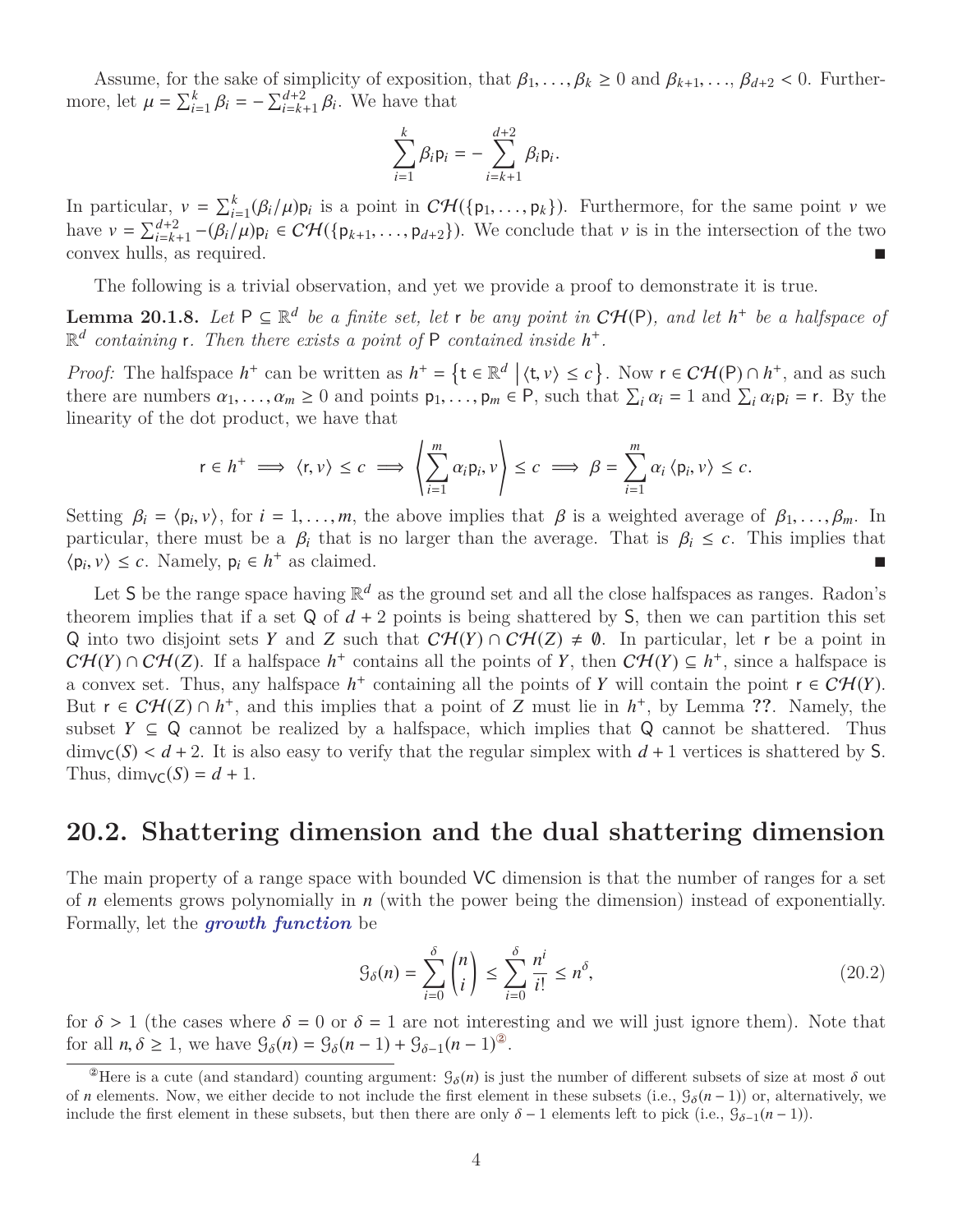**Lemma 20.2.1 (Sauer's lemma).** *If*  $(X, \mathcal{R})$  *is a range space of* VC *dimension*  $\delta$  *with*  $|X| = n$ *, then*  $|\mathcal{R}| \leq \mathcal{G}_{\delta}(n)$ .

*Proof:* The claim trivially holds for  $\delta = 0$  or  $n = 0$ .

Let  $x$  be any element of  $X$ , and consider the sets

$$
\mathcal{R}_x = \{ \mathbf{r} \setminus \{x\} \mid \mathbf{r} \cup \{x\} \in \mathcal{R} \text{ and } \mathbf{r} \setminus \{x\} \in \mathcal{R} \} \quad \text{and} \quad \mathcal{R} \setminus x = \{ \mathbf{r} \setminus \{x\} \mid \mathbf{r} \in \mathcal{R} \}
$$

Observe that  $|\mathcal{R}| = |\mathcal{R}_x| + |\mathcal{R} \setminus \mathcal{X}|$ . Indeed, we charge the elements of  $\mathcal{R}$  to their corresponding element in  $\mathcal{R} \setminus x$ . The only bad case is when there is a range **r** such that both  $\mathbf{r} \cup \{x\} \in \mathcal{R}$  and  $\mathbf{r} \setminus \{x\} \in \mathcal{R}$ , because then these two distinct ranges get mapped to the same range in  $\mathcal{R} \setminus x$ . But such ranges contribute exactly one element to  $\mathcal{R}_x$ . Similarly, every element of  $\mathcal{R}_x$  corresponds to two such "twin" ranges in  $\mathcal{R}_x$ .

Observe that  $(X \setminus \{x\}, \mathcal{R}_x)$  has VC dimension  $\delta - 1$ , as the largest set that can be shattered is of size

 $\delta$  − 1. Indeed, any set  $B \subset X \setminus \{x\}$  shattered by  $\mathcal{R}_x$  implies that  $B \cup \{x\}$  is shattered in  $\mathcal{R}$ . Thus, we have

$$
|\mathcal{R}| = |\mathcal{R}_x| + |\mathcal{R} \setminus x| \leq \mathcal{G}_{\delta-1}(n-1) + \mathcal{G}_{\delta}(n-1) = \mathcal{G}_{\delta}(n),
$$

by induction.

Interestingly, Lemma **??** is tight. See Exercise **??**.

Next, we show pretty tight bounds on  $\mathcal{G}_{\delta}(n)$ . The proof is technical and not very interesting, and it is delegated to Section **??**.

**Lemma 20.2.2.** *For*  $n \geq 2\delta$  *and*  $\delta \geq 1$ *, we have*  $\left(\frac{n}{\delta}\right)$  $\int_{0}^{\delta} \leq \mathcal{G}_{\delta}(n) \leq 2\left(\frac{ne}{\delta}\right)$  $\int_{0}^{\infty}$ , where  $\mathcal{G}_{\delta}(n) = \sum_{i=0}^{\infty}$ *i*=0 *n i*  $\backslash$ *.*

Definition 20.2.3 (Shatter function). Given a range space  $S = (X, R)$ , its *shatter function*  $\pi_S(m)$  is the maximum number of sets that might be created by S when restricted to subsets of size *m*. Formally,

$$
\pi_{\mathsf{S}}(m) = \max_{\substack{B \subset \mathsf{X} \\ |B| = m}} |\mathcal{R}_{|B}|;
$$

see Eq. (**??**).

The **shattering dimension** of S is the smallest *d* such that  $\pi_S(m) = O(m^d)$ , for all *m*.

By applying Lemma **??** to a finite subset of X, we get:

**Corollary 20.2.4.** *If*  $S = (X, R)$  *is a range space of* VC *dimension*  $\delta$ *, then for every finite subset*  $B$  *of*  $X$ , we have  $|\mathcal{R}_{|B}| \leq \pi_{S}(|B|) \leq \mathcal{G}_{\delta}(|B|)$ . That is, the VC dimension of a range space always bounds its shattering dimension *shattering dimension.*

*Proof:* Let  $n = |B|$ , and observe that  $|\mathcal{R}_{|B}| \leq \mathcal{G}_{\delta}(n) \leq n^{\delta}$ , by Eq. (??). As such,  $|\mathcal{R}_{|B}| \leq n^{\delta}$ , and, by definition the obstrains dimension of  $S$  is at most  $\delta$ ; namely the obstrains dimension is bou definition, the shattering dimension of **S** is at most  $\delta$ ; namely, the shattering dimension is bounded by the VC dimension. the VC dimension.

Our arch-nemesis in the following is the function  $x/\ln x$ . The following lemma states some properties of this function, and its proof is delegated to Exercise **??**.

**Lemma 20.2.5.** For the function  $f(x) = x/\ln x$  the following hold.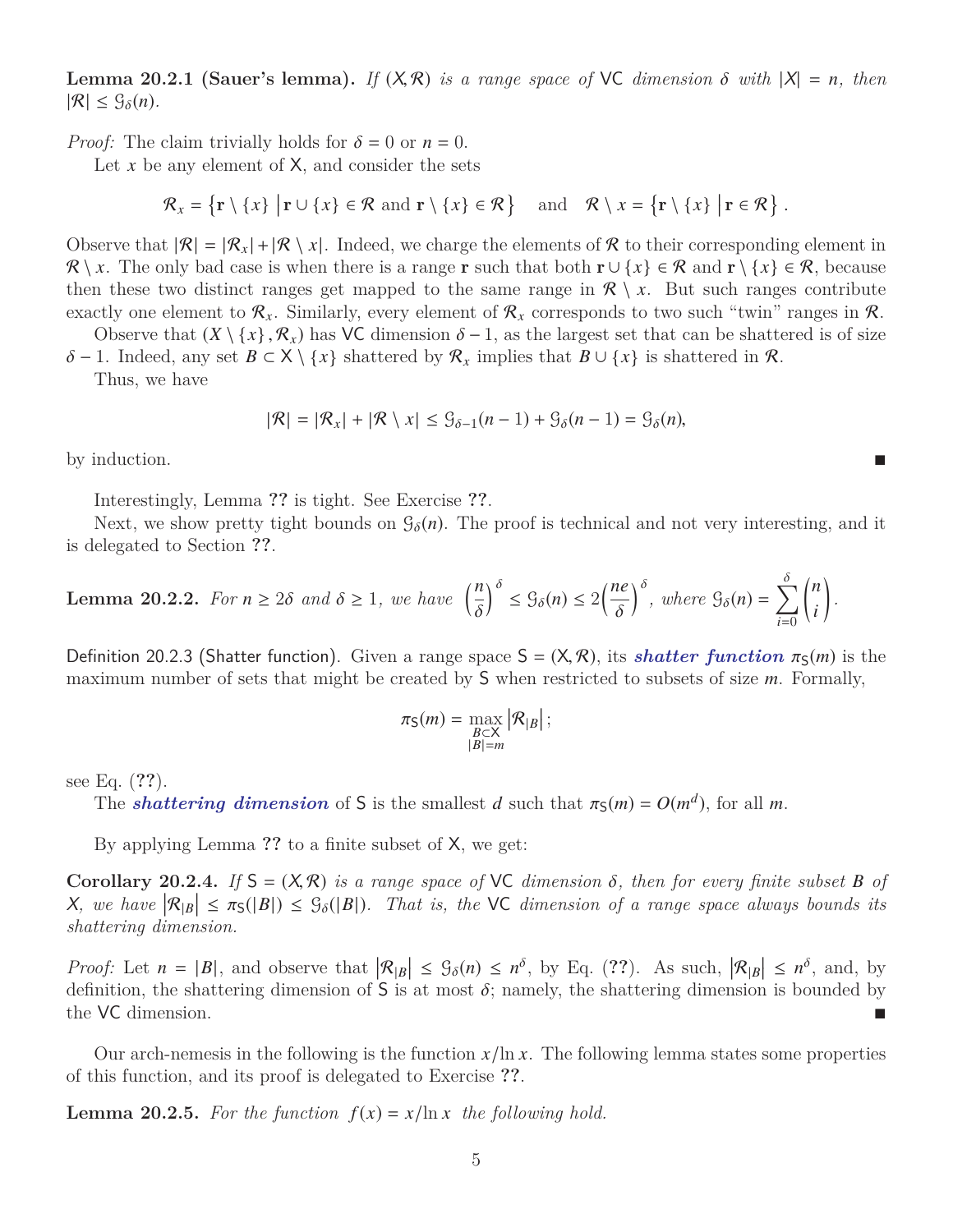- *(A)*  $f(x)$  *is monotonically increasing for*  $x \ge e$ *.*
- *(B)*  $f(x) \geq e$ , for  $x > 1$ .<br>*(C)* For  $u > \sqrt{e}$  if  $f(x)$ .
- *(C) For*  $u \ge \sqrt{e}$ *, if*  $f(x) \le u$ *, then*  $x \le 2u \ln u$ *.*
- *(D)* For  $u \ge \sqrt{e}$ , if  $x > 2u \ln u$ , then  $f(x) > u$ .<br>*(F)* For  $u \ge e$  if  $f(x) > u$ , then  $x > u \ln u$ .
- *(E) For*  $u \ge e$ *, if*  $f(x) \ge u$ *, then*  $x \ge u \ln u$ *.*

The next lemma introduces a standard argument which is useful in bounding the VC dimension of a range space by its shattering dimension. It is easy to see that the bound is tight in the worst case.

**Lemma 20.2.6.** If  $S = (X, R)$  *is a range space with shattering dimension d, then its* VC *dimension is bounded by*  $O(d \log d)$ *.* 

*Proof:* Let  $N \subseteq X$  be the largest set shattered by S, and let  $\delta$  denote its cardinality. We have that  $2^{\delta} = |\mathcal{R}_{|N}| \leq \pi_{\mathsf{S}}(|N|) \leq c\delta^d$ , where *c* is a fixed constant. As such, we have that  $\delta \leq \lg c + d\lg \delta$ , which  $\delta = \lg c$ in turn implies that  $\frac{\delta - \lg c}{\lg s}$  $\lg \delta$  $\leq d$ .<sup>3</sup> Assuming  $\delta \geq \max(2, 2 \lg c)$ , we have that

$$
\frac{\delta}{2\lg \delta} \le d \implies \frac{\delta}{\ln \delta} \le \frac{2d}{\ln 2} \le 6d \implies \delta \le 2(6d)\ln(6d),
$$

by Lemma **??**(C).

Disks revisited. To see why the shattering dimension is more convenient to work with than the VC dimension, consider the range space  $S = (X, \mathcal{R})$ , where  $X = \mathbb{R}^2$  and  $\mathcal{R}$  is the set of disks in the plane. We<br>know that the VC dimension of S is 3 (see Section 22) know that the VC dimension of S is 3 (see Section **??**).

We next use a standard continuous deformation argument to argue that the shattering dimension of this range space is also 3.

**Lemma 20.2.7.** *Consider the range space*  $S = (X, \mathcal{R})$ *, where*  $X = \mathbb{R}^2$  *and*  $\mathcal{R}$  *is the set of disks in the* plane. The shattering dimension of  $S$  is 3 *plane. The shattering dimension of* S *is* 3*.*

*Proof:* Consider any set P of *n* points in the plane, and consider the set  $\mathcal{F} = \mathcal{R}_{P}$ . We claim that  $|\mathcal{F}| \leq 4n^3$ .

The set  $\mathcal F$  contains only *n* sets with a single point in them and only  $\binom{n}{2}$  $n \choose 2$  sets with two points in them. So, fix  $Q \in \mathcal{F}$  such that  $|Q| \geq 3$ .



<span id="page-5-0"></span><sup>&</sup>lt;sup>3</sup>We remind the reader that  $\lg = \log_2$ .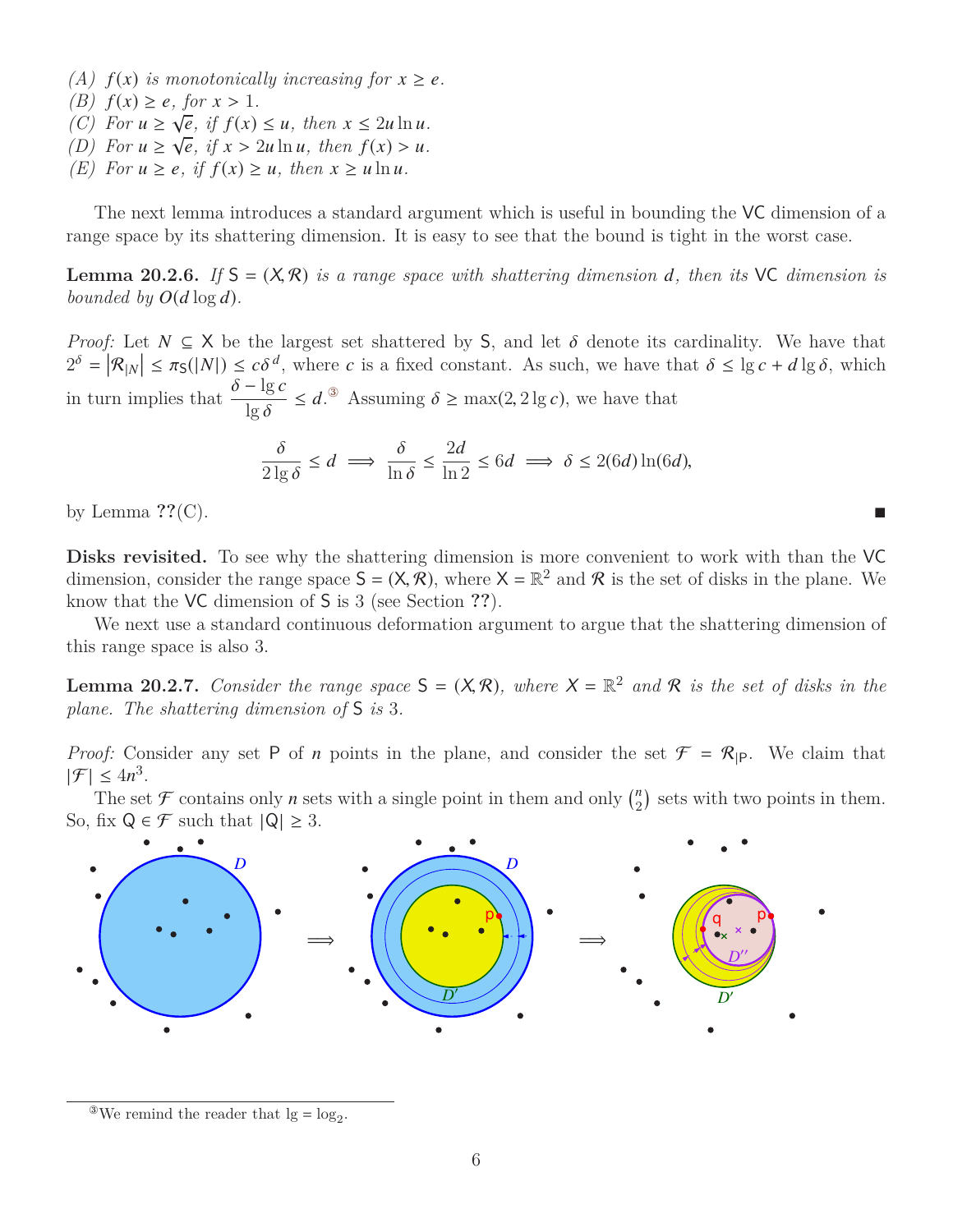There is a disk *D* that realizes this subset; that is,  $P \cap D = Q$ . For the sake of simplicity of exposition, assume that P is in general position. Shrink *D* till its boundary passes through a point **p** of P.

Now, continue shrinking the new disk  $D'$  in such a way that its boundary passes through the point p (this can be done by moving the center of  $D'$  towards  $p$ ). Continue in this continuous deformation till the new boundary hits another point  $q$  of  $P$ . Let  $D''$  denote this disk.

Next, we continuously deform  $D''$  so that it has both  $p \in Q$  and  $q \in Q$  on its boundary. This can be done by moving the center of  $D''$ along the bisector linear between p and q. Stop as soon as the boundary of the disk hits a third point  $r \in P$ . (We have freedom in choosing in which direction to move the center. As such, move in the direction that

⇓ q s *D* 00 *D*b p

causes the disk boundary to hit a new point r.) Let  $D$  be the resulting disk. The boundary of  $D$  is the unique circle passing through <sup>p</sup>, <sup>q</sup>, and <sup>r</sup>. Furthermore, observe that

$$
D \cap (\mathsf{P} \setminus \{r\}) = \widehat{D} \cap (\mathsf{P} \setminus \{r\}).
$$

That is, we can specify the point set  $P \cap D$  by specifying the three points p, q, r (and thus specifying the disk  $\tilde{D}$ ) and the status of the three special points; that is, we specify for each point  $p, q, r$  whether or not it is inside the generated subset.

As such, there are at most  $8\binom{n}{3}$  $\binom{n}{3}$  different subsets in  $\mathcal F$  containing more than three points, as each such subset maps to a "canonical" disk, there are at most  $\binom{n}{3}$  $n_3$ ) different such disks, and each such disk defines at most eight different subsets.

Similar argumentation implies that there are at most  $4\binom{n}{2}$  $n_2$ ) subsets that are defined by a pair of points that realizes the diameter of the resulting disk. Overall, we have that

$$
|\mathcal{F}| = 1 + n + 4\binom{n}{2} + 8\binom{n}{3} \le 4n^3,
$$

since there is one empty set in  $\mathcal{F}$ , *n* sets of size 1, and the rest of the sets are counted as described above.

The proof of Lemma **??** might not seem like a great simplification over the same bound we got by arguing about the VC dimension. However, the above argumentation gives us a very powerful tool – the shattering dimension of a range space defined by a family of shapes is always bounded by the number of points that determine a shape in the family.

Thus, the shattering dimension of, say, arbitrarily oriented rectangles in the plane is bounded by (and in this case, equal to) five, since such a rectangle is uniquely determined by five points. To see that, observe that if a rectangle has only four points on its boundary, then there is one degree of freedom left, since we can rotate the rectangle "around" these points; see the figure on the right.



## **20.2.1. The dual shattering dimension**

Given a range space  $S = (X, \mathcal{R})$ , consider a point  $p \in X$ . There is a set of ranges of  $\mathcal{R}$  associated with p, namely, the set of all ranges of  $R$  that contains  $p$  which we denote by

$$
\mathcal{R}_{p} = \{ \mathbf{r} \mid \mathbf{r} \in \mathcal{R}, \text{ the range } \mathbf{r} \text{ contains } p \}.
$$

This gives rise to a natural dual range space to S.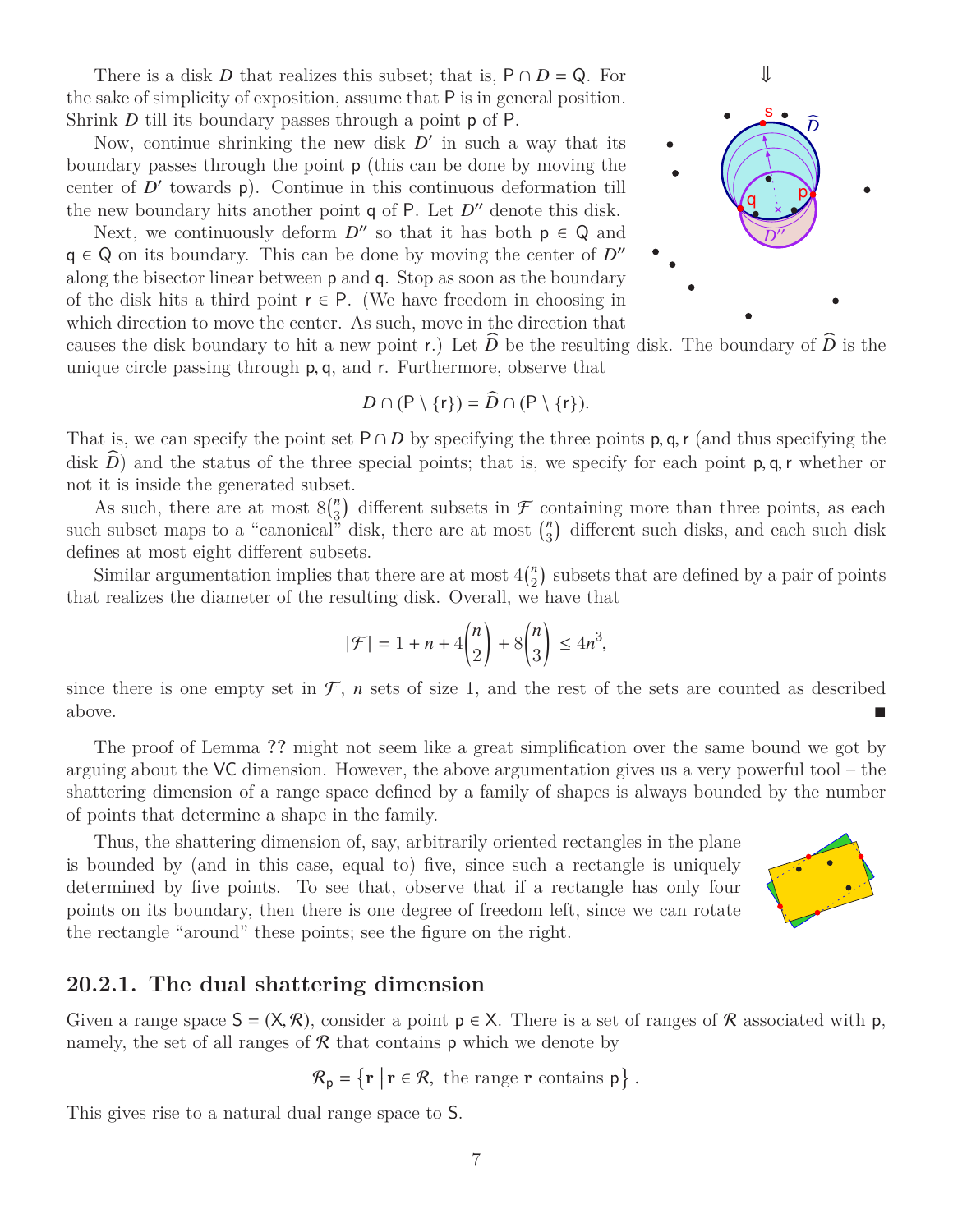Definition 20.2.8. The *dual range space* to a range space  $S = (X, \mathcal{R})$  is the space  $S^* = (\mathcal{R}, X^*)$ , where  $X^* = \{R \mid R \in X\}$  $X^* = \{ \mathcal{R}_{p} \mid p \in X \}.$ 



Figure 20.1: (A)  $\mathcal{R}_{p_1} = \mathcal{R}_{p'_1}$ . (B) Writing the set system as an incidence matrix where a point is a column and a set is a row. For example,  $D_2$  contains  $p_4$ , and as such the column of  $p_4$  has a 1 in the row corresponding to *D*2. (C) The dual set system is represented by a matrix which is the transpose of the original incidence matrix.

Naturally, the dual range space to  $S^*$  is the original S, which is thus sometimes referred to as the *primal range space*. (In other words, the dual to the dual is the primal.) The easiest way to see this, is to think about it as an abstract set system realized as an incidence matrix, where each point is a column and a set is a row in the matrix having 1 in an entry if and only if it contains the corresponding point; see Figure **??**. Now, it is easy to verify that the dual range space is the transposed matrix.

To understand what the dual space is, consider X to be the plane and R to be a set of *m* disks. Then, in the dual range space  $S^* = (\mathcal{R}, X^*)$ , every point **p** in the plane has a set associated with it in<br> $X^*$  which is the set of disks of  $\mathcal{R}$  that contains **p**. In particular, if we consider the arrangement form  $X^*$ , which is the set of disks of R that contains p. In particular, if we consider the arrangement formed by the *m* disks of R, then all the points lying inside a single face of this arrangement correspond to the same set of  $X^*$ . The number of ranges in  $X^*$  is bounded by the complexity of the arrangement of these disks, which is  $O(m^2)$ ; see Figure ??.

Let the *dual shatter function* of the range space S be  $\pi_{\mathsf{S}}^{\star}(m) = \pi_{\mathsf{S}}^{\star}(m)$ , where  $\mathsf{S}^{\star}$  is the dual range  $\cos$  to  $\mathsf{S}$ space to S.

Definition 20.2.9. The *dual shattering dimension* of S is the shattering dimension of the dual range space  $S^*$ .

Note that the dual shattering dimension might be smaller than the shattering dimension and hence also smaller than the VC dimension of the range space. Indeed, in the case of disks in the plane, the dual shattering dimension is just 2, while the VC dimension and the shattering dimension of this range space is 3. Note, also, that in geometric settings bounding the dual shattering dimension is relatively easy, as all you have to do is bound the complexity of the arrangement of *m* ranges of this space.

The following lemma shows a connection between the VC dimension of a space and its dual. The interested reader<sup> $\Phi$ </sup> might find the proof amusing.

<span id="page-7-0"></span> $^{\circ}$ The author is quite aware that the interest of the reader in this issue might not be the result of free choice. Nevertheless, one might draw some comfort from the realization that the existence of the interested reader is as much an illusion as the existence of free choice. Both are convenient to assume, and both are probably false. Or maybe not.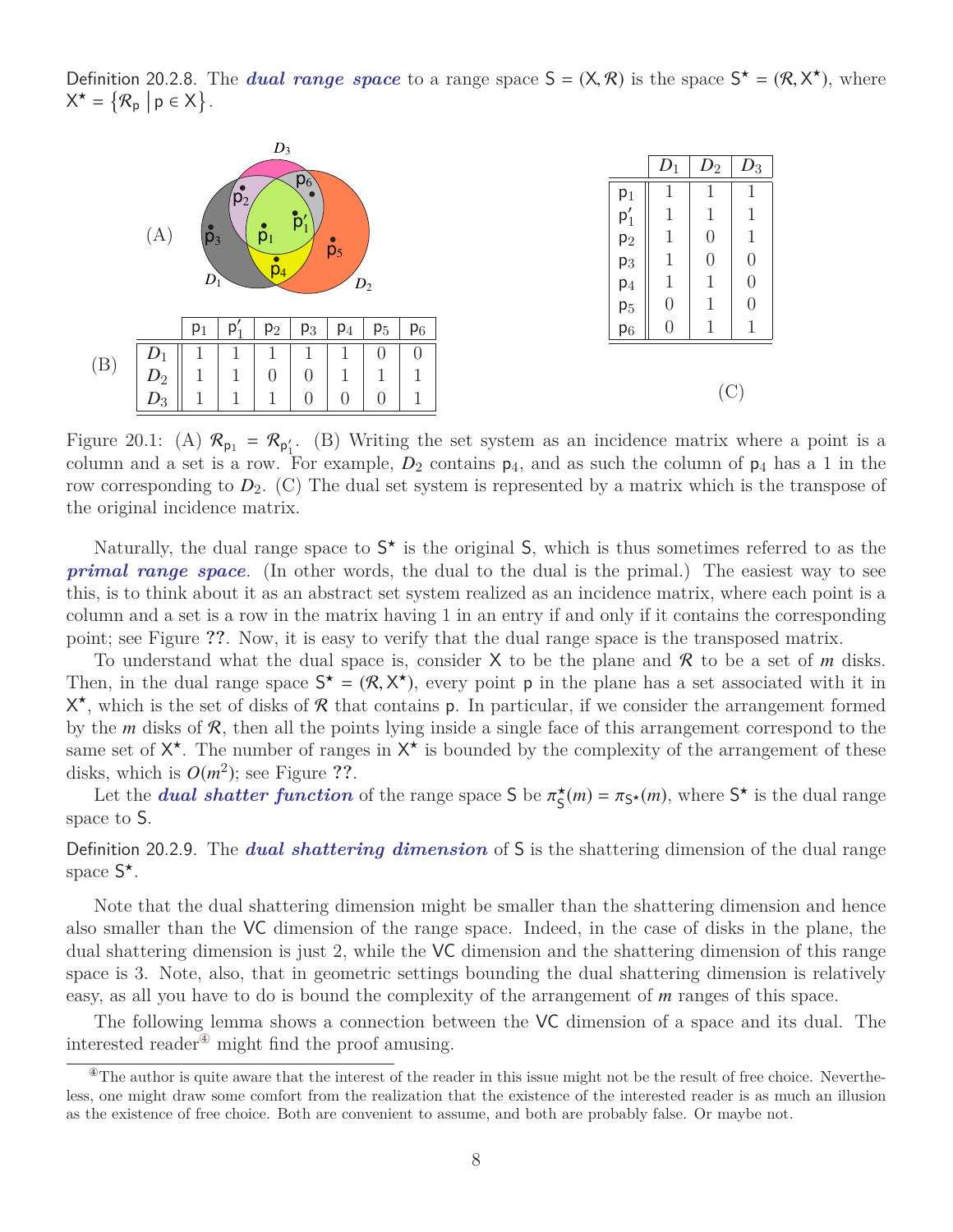**Lemma 20.2.10.** *Consider a range space*  $S = (X, R)$  *with*  $VC$  *dimension*  $\delta$ *. The dual range space*  $S^* = (R, X^*)$  *has* VC *dimension bounded by*  $2^{\delta+1}$ *.* 

*Proof:* Assume that  $S^*$  shatters a set  $\mathcal{F} = {\mathbf{r}_1, ..., \mathbf{r}_k} \subseteq \mathcal{R}$  of *k* ranges. Then, there is a set  $P \subseteq X$  of  $m = 2^k$  points that shatters  $\mathcal{F}$  Formally for every subset  $V \subseteq \mathcal{F}$  there exists a point  $m = 2^k$  points that shatters *F*. Formally, for every subset  $V \subseteq \mathcal{F}$ , there exists a point  $p \in P$ , such that  $\mathcal{F}_{\mathsf{p}} = V$ .

So, consider the matrix M (of dimensions  $k \times 2^k$ ) having the points  $p_1, \ldots, p_{2^k}$  of P as the columns,<br>every row is a set of  $\mathcal F$  where the entry in the matrix corresponding to a point  $p \in \mathcal P$  and a range and every row is a set of  $\mathcal F$ , where the entry in the matrix corresponding to a point  $p \in P$  and a range  $\mathbf{r} \in \mathcal{F}$  is 1 if and only if  $\mathbf{p} \in \mathbf{r}$  and zero otherwise. Since P shatters  $\mathcal{F}$ , we know that this matrix has all possible 2 *<sup>k</sup>* binary vectors as columns.

Next, let  $\kappa' = 2^{\lfloor \lg k \rfloor} \leq k$ , and consider the matrix M' of  $\kappa' \times \lg \kappa'$  where the *i*<sup>th</sup> row is the hinary representation size  $\kappa' \times \lg \kappa'$ , where the *i*<sup>th</sup> row is the binary representation<br>of the number  $i-1$  (formally the *i*<sup>th</sup> entry in the *i*<sup>th</sup> row of the number *i* − 1 (formally, the *j*th entry in the *i*th row is 1 if the *j*th bit in the binary representation of *i* −1 is 1), where  $i = 1, \ldots, \kappa'$ . See the figure on the right. Clearly, the  $\log \kappa'$  columns of M' are all different, and we can find  $\log \kappa'$ lg  $\kappa'$  columns of M' are all different, and we can find  $\lg \kappa'$ <br>columns of M that are identical to the columns of M' (in columns of  $M$  that are identical to the columns of  $M'$  (in the first  $\kappa'$  entries starting from the top of the columns).<br>Facts such column corresponds to a point  $\rho \in \mathsf{P}$  and



Each such column corresponds to a point  $p \in P$ , and let  $Q \subset P$  be this set of  $\lg \kappa'$  points. Note that any subset  $Z \subset \Omega$  there is a row t in M' that encodes this subset. Consider the corresponding row for any subset  $Z \subseteq Q$ , there is a row *t* in M' that encodes this subset. Consider the corresponding row in M; that is, the range  $\mathbf{r}_t \in \mathcal{F}$ . Since M and M' are identical (in the relevant  $\lg \kappa'$  columns of M) on the first  $\kappa'$  we have that  $\mathbf{r}_t \cap \Omega = \mathbf{Z}$ . Namely, the set of ranges  $\mathcal{F}$  shatters  $\Omega$ . But first  $\kappa'$ , we have that  $\mathbf{r}_t \cap \mathsf{Q} = \mathsf{Z}$ . Namely, the set of ranges  $\mathcal{F}$  shatters  $\mathsf{Q}$ . But since the original range<br>space has  $\mathsf{M}$  dimension  $\delta$  it follows that  $|\mathsf{Q}| < \delta$ . Namely,  $|\mathsf{Q}| - |\mathsf{$ space has VC dimension  $\delta$ , it follows that  $|Q| \leq \delta$ . Namely,  $|Q| = \lg \kappa' = \lfloor \lg k \rfloor \leq \delta$ , which implies that  $\lg k < \delta + 1$  which in turn implies that  $k < 2^{\delta+1}$  $\lg k \leq \delta + 1$ , which in turn implies that  $k \leq 2^{\delta+1}$ .

**Lemma 20.2.11.** If a range space  $S = (X, \mathcal{R})$  has dual shattering dimension  $\delta$ , then its VC dimension *is bounded by*  $\delta^{O(\delta)}$ .

*Proof:* The shattering dimension of the dual range space  $S^*$  is bounded by  $\delta$ , and as such, by Lemma ??, its  $\delta$  is  $\delta$  dimension is bounded by  $\delta' = O(\delta \log \delta)$ . Since the dual range space to  $S^*$  is  $\delta$ , we have b its VC dimension is bounded by  $\delta' = O(\delta \log \delta)$ . Since the dual range space to  $S^*$  is S, we have by Lemma 22 that the VC dimension of S is bounded by  $2^{\delta'+1} - \delta^{O(\delta)}$ Lemma ?? that the VC dimension of S is bounded by  $2^{\delta'+1} = \delta^{O(\delta)}$ .

The bound of Lemma **??** might not be pretty, but it is sufficient in a lot of cases to bound the VC dimension when the shapes involved are simple.

Example 20.2.12. Consider the range space  $S = (\mathbb{R}^2, \mathcal{R})$ , where  $\mathcal{R}$  is a set of shapes in the plane, so that the boundary of any pair of them intersects at most s times. Then, the VC dimension of S is  $O(1)$ the boundary of any pair of them intersects at most  $s$  times. Then, the VC dimension of  $S$  is  $O(1)$ . Indeed, the dual shattering dimension of S is  $O(1)$ , since the complexity of the arrangement of *n* such shapes is  $O(sn^2)$ . As such, by Lemma ??, the VC dimension of S is  $O(1)$ .

#### **20.2.1.1. Mixing range spaces**

**Lemma 20.2.13.** *Let*  $S = (X, R)$  *and*  $T = (X, R')$  *be two range spaces of* VC *dimension*  $\delta$  *and*  $\delta'$ , *respectively, where*  $\delta, \delta' > 1$ *. Let*  $\widehat{\mathcal{R}} = \{ \mathbf{r} \cup \mathbf{r}' \mid \mathbf{r} \in \mathcal{R}, \mathbf{r}' \in \mathcal{R}' \}$ *. Then, for the range space*  $\widehat{\mathsf{S}} = \left( \mathsf{X}, \widehat{\mathcal{R}} \right)$ *, we have that*  $\dim_{\mathsf{VC}}(\widehat{\mathsf{S}}) = O(\delta + \delta').$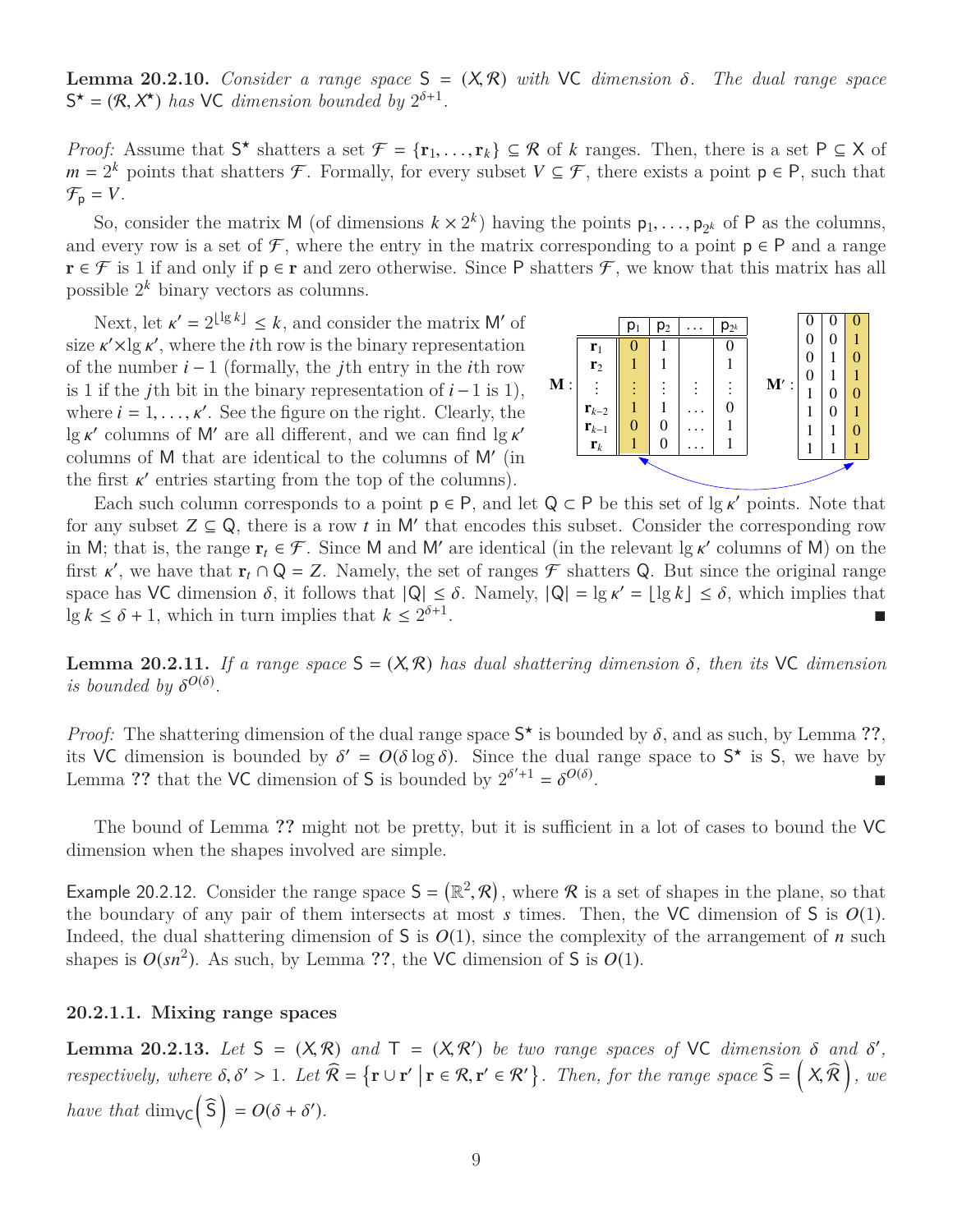*Proof:* As a warm-up exercise, we prove a somewhat weaker bound here of  $O((\delta + \delta') \log(\delta + \delta'))$ . The stronger bound follows from Theorem 22 below. Let R be a set of *n* points in X that are shattered by stronger bound follows from Theorem **??** below. Let *B* be a set of *n* points in X that are shattered by S. There are at most  $\mathcal{G}_{\delta}(n)$  and  $\mathcal{G}_{\delta'}(n)$  different ranges of *B* in the range sets  $\mathcal{R}_{|B}$  and  $\mathcal{R}'_{|B}$  $'_{|B}$ , respectively, by Lemma ??. Every subset *C* of *B* realized by  $\hat{r} \in \hat{\mathcal{R}}$  is a union of two subsets  $B \cap r$  and  $B \cap r'$ , where  $r \in B$  and  $r' \in \mathcal{P}'$  representively. Thus, the number of different subsets of *B* realized by  $\hat{\math$  $\mathbf{r} \in \mathbb{R}$  and  $\mathbf{r}' \in \mathcal{R}'$ , respectively. Thus, the number of different subsets of *B* realized by  $\widehat{S}$  is bounded by  $\mathcal{G}_{\delta}(n)\mathcal{G}_{\delta'}(n)$ . Thus,  $2^n \leq n^{\delta}n^{\delta}$ , for  $\delta, \delta' > 1$ . We conclude that  $n \leq (\delta + \delta') \lg n$ , which implies that  $n = O((\delta + \delta') \log(\delta + \delta'))$ , by Lemma **??**(C).

Interestingly, one can prove a considerably more general result with tighter bounds. The required computations are somewhat more painful.

**Theorem 20.2.14.** Let  $S_1 = (X, \mathcal{R}^1), \ldots, S_k = (X, \mathcal{R}^k)$  be range spaces with VC dimension  $\delta_1, \ldots, \delta_k$ , respectively Next let  $f(\mathbf{r}_i, \mathbf{r}_i)$  be a function that maps any k-type of sets  $\mathbf{r}_i \in \mathcal{R}^1$ ,  $\mathbf$ *respectively.* Next, let  $f(\mathbf{r}_1, ..., \mathbf{r}_k)$  be a function that maps any  $k$ *-tuple of sets*  $\mathbf{r}_1 \in \mathcal{R}^1, ..., \mathbf{r}_k \in \mathcal{R}^k$  into *a subset of* X*. Consider the range set*

$$
\mathcal{R}' = \left\{ f(\mathbf{r}_1, \ldots, \mathbf{r}_k) \middle| \mathbf{r}_1 \in \mathcal{R}_1, \ldots, \mathbf{r}_k \in \mathcal{R}_k \right\}
$$

*and the associated range space*  $T = (X, R')$ *. Then, the* VC *dimension of*  $T$  *is bounded by*  $O(k\delta \lg k)$ *,* where  $\delta = \max_i \delta$ .  $where \delta = \max_i \delta_i.$ 

*Proof:* Assume a set  $Y \subseteq X$  of size *t* is being shattered by  $\mathcal{R}'$ , and observe that

$$
\left| \mathcal{R}'_{|Y} \right| \le \left| \left\{ (\mathbf{r}_1, \dots, \mathbf{r}_k) \middle| \mathbf{r}_1 \in \mathcal{R}^1_{|Y}, \dots, \mathbf{r}_k \in \mathcal{R}^k_{|Y} \right\} \right| \le \left| \mathcal{R}^1_{|Y} \right| \cdots \left| \mathcal{R}^k_{|Y} \right| \le \mathcal{G}_{\delta_1}(t) \cdot \mathcal{G}_{\delta_2}(t) \cdots \mathcal{G}_{\delta_k}(t)
$$
  

$$
\le (\mathcal{G}_{\delta}(t))^k \le \left( 2 \left( \frac{te}{\delta} \right)^{\delta} \right)^k,
$$

by Lemma ?? and Lemma ??. On the other hand, since  $Y$  is being shattered by  $\mathcal{R}'$ , this implies that  $R_{\parallel}^{\prime}$ |*Y*  $= 2^t$ . Thus, we have the inequality  $2^t \leq (2(te/\delta)^{\delta})^k$ , which implies  $t \leq k(1+\delta \lg(te/\delta))$ . Assume that  $t \ge e$  and  $\delta \lg(t e/\delta) \ge 1$  since otherwise the claim is trivial, and observe that  $t \le k(1 + \delta \lg(t e/\delta)) \le$  $3k\delta \lg(t/\delta)$ . Setting  $x = t/\delta$ , we have

$$
\frac{t}{\delta} \le 3k \frac{\ln(t/\delta)}{\ln 2} \le 6k \ln \frac{t}{\delta} \implies \frac{x}{\ln x} \le 6k \implies x \le 2 \cdot 6k \ln(6k) \implies x \le 12k \ln(6k),
$$

by Lemma  $\mathcal{P}(\mathcal{C})$ . We conclude that  $t \leq 12\delta k \ln(6k)$ , as claimed.

**Corollary 20.2.15.** *Let*  $S = (X, R)$  *and*  $T = (X, R')$  *be two range spaces of*  $VC$  *dimension*  $\delta$  *and*  $\delta'$ , respectively where  $\delta \delta' > 1$  *Let*  $\widehat{R} - {x \cap r' | r \in R \cdot r' \in R'}$  *Then* for the range space  $\widehat{S} - (X, \widehat{R})$ *respectively, where*  $\delta, \delta' > 1$ *. Let*  $\widehat{\mathcal{R}} = {\mathbf{r} \cap {\mathbf{r}' \mid \mathbf{r} \in \mathcal{R}, \mathbf{r}' \in \mathcal{R}' }$ *. Then, for the range space*  $\widehat{S} = (X, \widehat{\mathcal{R}})$ *, we have that*  $\dim_{\mathsf{VC}}(\widehat{\mathsf{S}}) = O(\delta + \delta').$ 

**Corollary 20.2.16.** *Any finite sequence of combining range spaces with finite* VC *dimension (by intersecting, complementing, or taking their union) results in a range space with a finite* VC *dimension.*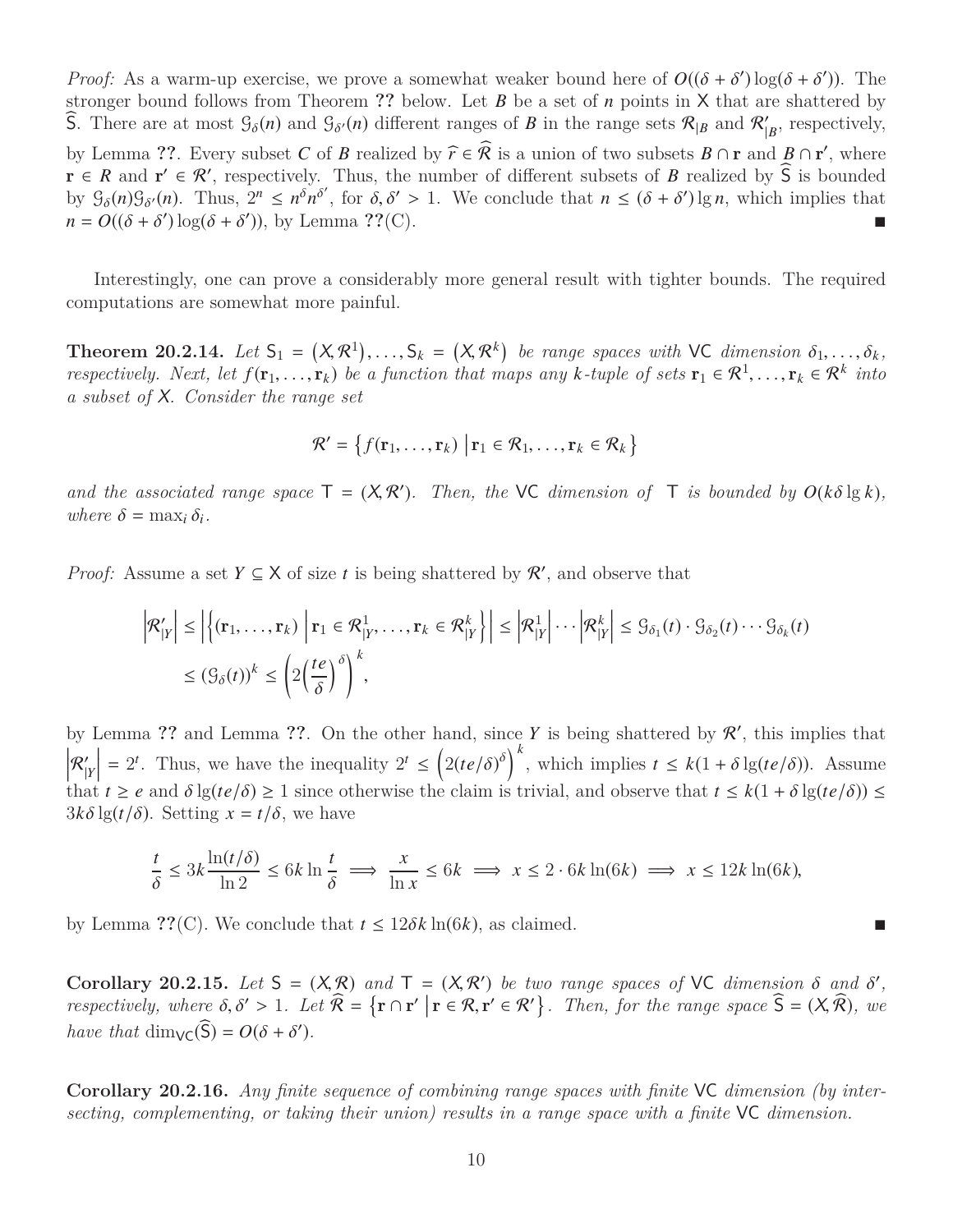## **20.3.** On  $\varepsilon$ -nets and  $\varepsilon$ -sampling

#### **20.3.1.**  $\varepsilon$ -nets and  $\varepsilon$ -samples

Definition 20.3.1 ( $\varepsilon$ -sample). Let  $S = (X, \mathcal{R})$  be a range space, and let x be a finite subset of X. For  $0 \leq \varepsilon \leq 1$ , a subset  $C \subseteq x$  is an  $\varepsilon$ -sample for x if for any range  $\mathbf{r} \in \mathcal{R}$ , we have

$$
|\overline{m}(\mathbf{r}) - \overline{s}(\mathbf{r})| \leq \varepsilon,
$$

where  $\overline{m}(\mathbf{r}) = |\mathbf{x} \cap \mathbf{r}| / |\mathbf{x}|$  is the measure of **r** (see Definition ??) and  $\overline{s}(\mathbf{r}) = |C \cap \mathbf{r}| / |C|$  is the estimate of **r** (see Definition ??). (Here *C* might be a multi-set, and as such  $|C \cap r|$  is counted with multiplicity.)

As such, an  $\varepsilon$ -sample is a subset of the ground set x that "captures" the range space up to an error of  $\varepsilon$ . Specifically, to estimate the fraction of the ground set covered by a range r, it is sufficient to count the points of *C* that fall inside r.

If X is a finite set, we will abuse notation slightly and refer to C as an  $\varepsilon$ -sample for S.

To see the usage of such a sample, consider  $x = X$  to be, say, the population of a country (i.e., an element of X is a citizen). A range in R is the set of all people in the country that answer yes to a question (i.e., would you vote for party Y?, would you buy a bridge from me?, questions like that). An  $\varepsilon$ -sample of this range space enables us to estimate reliably (up to an error of  $\varepsilon$ ) the answers for all these questions, by just asking the people in the sample.

The natural question of course is how to find such a subset of small (or minimal) size.

**Theorem 20.3.2 (***ε***-sample theorem, [?]).** *There is a positive constant c such that if*  $(X, \mathcal{R})$  *is any range space with*  $\vee$ C *dimension at most*  $\delta$ ,  $x \subseteq X$  *is a finite subset and*  $\varepsilon$ ,  $\varphi > 0$ , *then a random subset C* ⊆ x *of cardinality*

$$
s = \frac{c}{\varepsilon^2} \left( \delta \log \frac{\delta}{\varepsilon} + \log \frac{1}{\varphi} \right)
$$

*is an*  $\varepsilon$ -sample for x with probability at least  $1 - \varphi$ .

(In the above theorem, if  $s > |x|$ , then we can just take all of x to be the  $\varepsilon$ -sample.)

For a strengthened version of the above theorem with slightly better bounds is known [**?**].

Sometimes it is sufficient to have (hopefully smaller) samples with a weaker property  $-$  if a range is "heavy", then there is an element in our sample that is in this range.

Definition 20.3.3 ( $\varepsilon$ -net). A set  $N \subseteq x$  is an  $\varepsilon$ -net for x if for any range  $\mathbf{r} \in \mathcal{R}$ , if  $\overline{m}(\mathbf{r}) \geq \varepsilon$  (i.e.,  $|\mathbf{r} \cap \mathbf{x}| \ge \varepsilon |\mathbf{x}|$ , then **r** contains at least one point of *N* (i.e.,  $\mathbf{r} \cap N \ne \emptyset$ ).

**Theorem 20.3.4 (** $\varepsilon$ **-net theorem, [?]).** Let  $(X, \mathcal{R})$  be a range space of VC dimension  $\delta$ , let  $x$  be a *finite subset of* X, and suppose that  $0 \leq \varepsilon \leq 1$  and  $\varphi \leq 1$ . Let N be a set obtained by m random *independent draws from* x*, where*

$$
m \ge \max\left(\frac{4}{\varepsilon} \lg \frac{4}{\varphi}, \frac{8\delta}{\varepsilon} \lg \frac{16}{\varepsilon}\right). \tag{20.3}
$$

*Then*  $N$  *is an*  $\varepsilon$ *-net for*  $x$  *with probability at least*  $1 - \varphi$ *.*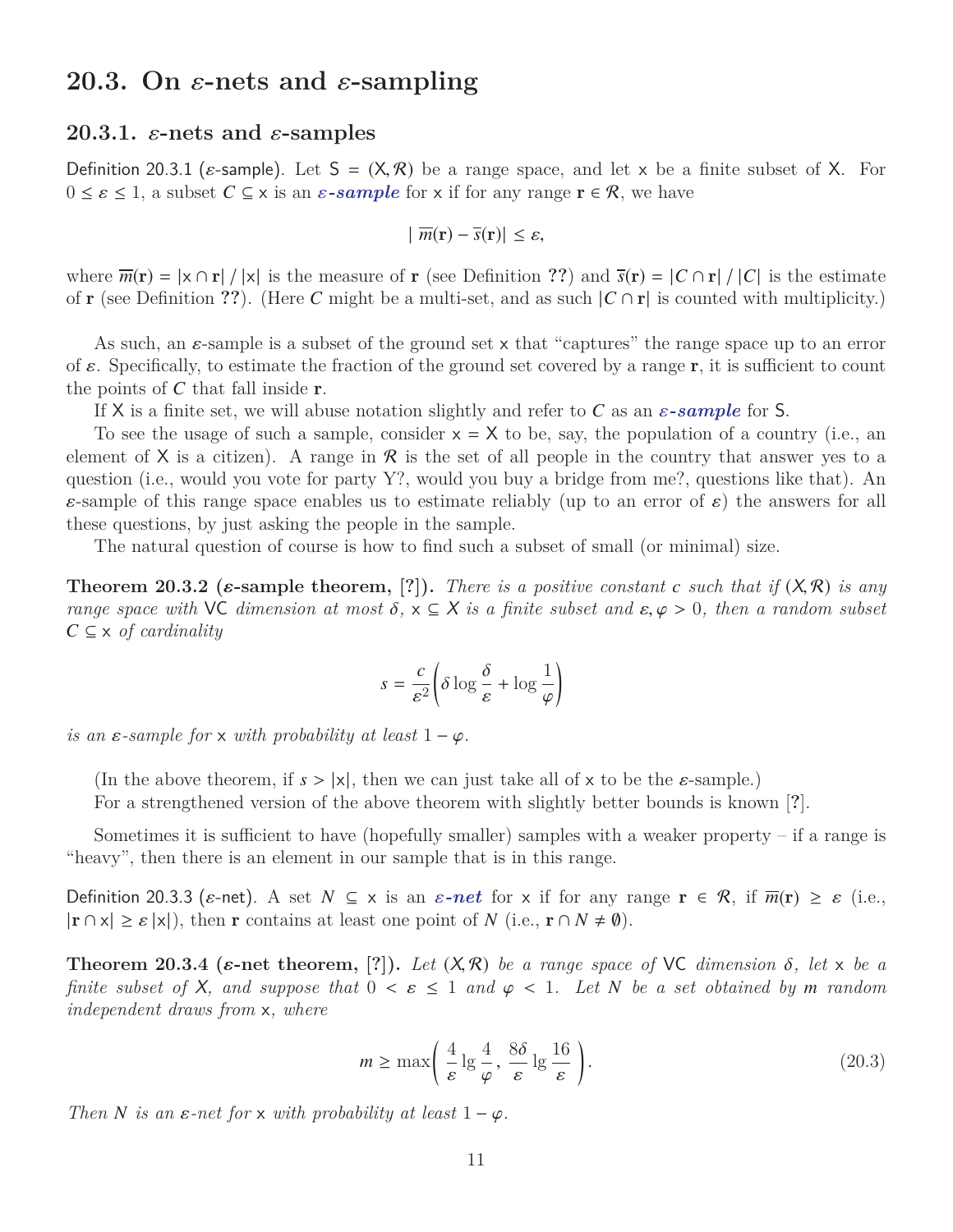(We remind the reader that  $\lg = \log_2$ .)

The proofs of the above theorems are somewhat involved and we first turn our attention to some applications before presenting the proofs.

Remark 20.3.5. The above two theorems also hold for spaces with shattering dimension at most  $\delta$ , in which case the sample size is slightly larger. Specifically, for Theorem **??**, the sample size needed is *O*  $\sqrt{1}$  $lg \frac{1}{2}$  $+\frac{6}{6}$  $\lg \frac{6}{5}$  $\backslash$ .

## **20.3.2. Some applications**

We mention two (easy) applications of these theorems, which (hopefully) demonstrate their power.

#### **20.3.2.1. Range searching**

 $\overline{a}$ 

So, consider a (very large) set of points P in the plane. We would like to be able to quickly decide how many points are included inside a query rectangle. Let us assume that we allow ourselves 1% error. What Theorem ?? tells us is that there is a subset of *constant size* (that depends only on  $\varepsilon$ ) that can be used to perform this estimation, and it works for *all* query rectangles (we used here the fact that rectangles in the plane have finite VC dimension). In fact, a random sample of this size works with constant probability.

#### **20.3.2.2. Learning a concept**

Assume that we have a function *f* defined in the plane that returns '1' inside an (unknown) disk *D*unknown and '0' outside it. There is some distribution D defined over the plane, and we pick points from this distribution. Furthermore, we can compute the function for these labels (i.e., we can compute *f* for certain values, but it is expensive). For a mystery value  $\varepsilon > 0$ , to be explained shortly, Theorem ?? tells us to pick (roughly)  $O((1/\varepsilon) \log(1/\varepsilon))$ random points in a sample R from this distribution and to compute the labels for the samples. This is demonstrated in the figure on the right, where black dots are the sample points for which  $f(\cdot)$  returned 1.

So, now we have positive examples and negative examples. We would like to find a hypothesis that agrees with all the samples we have and that hopefully is close to the true unknown disk underlying the function  $f$ . To this end, compute the smallest disk  $D$  that contains the sample labeled by  $\mathcal{L}$  and does not contain any of the '0' points, and let  $g : \mathbb{R}^2 \to \{0, 1\}$  be the function g that<br>returns '1' inside the disk and '0' otherwise. We claim that g classifies correctly returns '1' inside the disk and '0' otherwise. We claim that g classifies correctly all but an  $\varepsilon$ -fraction of the points (i.e., the probability of misclassifying a point





picked according to the given distribution is smaller than  $\varepsilon$ ); that is,  $\mathbf{Pr}_{\mathbf{p}\in\mathcal{D}}[f(\mathbf{p})\neq g(\mathbf{p})] \leq \varepsilon$ .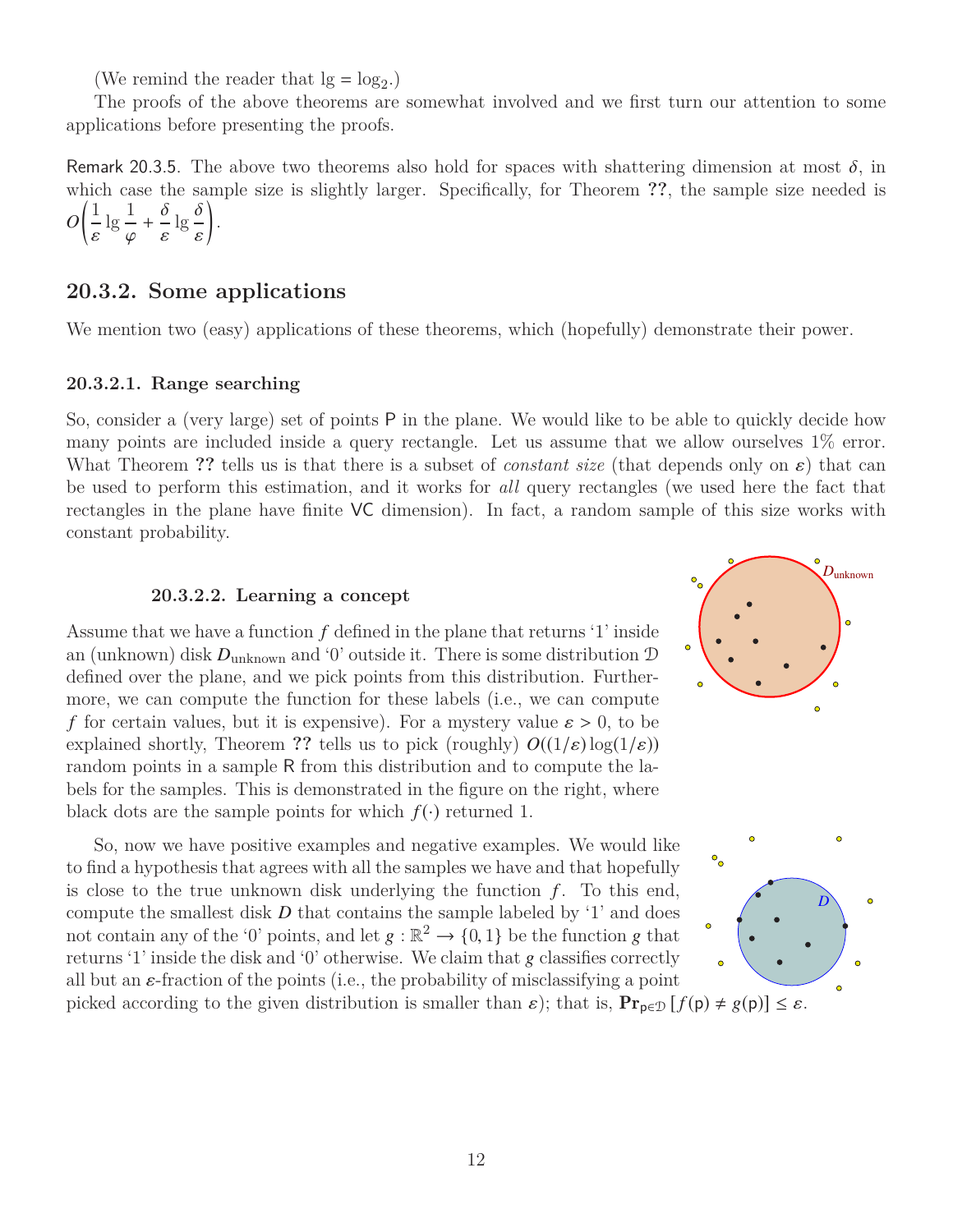Geometrically, the region where  $g$  and  $f$  disagree is all the points in the symmetric difference between the two disks. That is,  $\mathcal{E} = D \oplus D_{unknown}$ ; see the figure on the right.

Thus, consider the range space S having the plane as the ground set and the symmetric difference between any two disks as its ranges. By Corollary **??**, this range space has finite VC dimension. Now, consider the (unknown) disk *D*<sup> $\prime$ </sup> that induces *f* and the region  $\mathbf{r} = D_{\text{unknown}} \oplus D$ . Clearly, the learned classifier g returns incorrect answers only for points picked inside r.



Thus, the probability of a mistake in the classification is the measure of **r** under the distribution  $\mathcal{D}$ . So, if  $\Pr_{\mathcal{D}}[r] > \varepsilon$  (i.e., the probability that a sample point falls inside r), then by the  $\varepsilon$ -net theorem (i.e., Theorem 22) the set R is an s-net for S (ignore for the time being the possibility that the rando (i.e., Theorem **??**) the set R is an  $\varepsilon$ -net for S (ignore for the time being the possibility that the random sample fails to be an  $\varepsilon$ -net) and as such, R contains a point q inside r. But, it is not possible for g (which classifies correctly all the sampled points of R) to make a mistake on q, a contradiction, because by construction, the range **r** is where g misclassifies points. We conclude that  $\Pr_{\mathcal{D}}[r] \leq \varepsilon$ , as desired.<br>Little lies. The careful reader might be tearing his or her hair out because of the above description Little lies. The careful reader might be tearing his or her hair out because of the above description. First, Theorem **??** might fail, and the above conclusion might not hold. This is of course true, and in real applications one might use a much larger sample to guarantee that the probability of failure is so small that it can be practically ignored. A more serious issue is that Theorem **??** is defined only for finite sets. Nowhere does it speak about a continuous distribution. Intuitively, one can approximate a continuous distribution to an arbitrary precision using a huge sample and apply the theorem to this sample as our ground set. A formal proof is more tedious and requires extending the proof of Theorem **??** to continuous distributions. This is straightforward and we will ignore this topic altogether.

#### **20.3.2.3. A naive proof of the** ε**-sample theorem.**

To demonstrate why the  $\varepsilon$ -sample/net theorems are interesting, let us try to prove the  $\varepsilon$ -sample theorem in the natural naive way. Thus, consider a finite range space  $S = (x, R)$  with shattering dimension  $\delta$ . Also, consider a range **r** that contains, say, a *p* fraction of the points of x, where  $p \geq \varepsilon$ . Consider a random sample R of *r* points from x, picked with replacement.

Let  $p_i$  be the *i*th sample point, and let  $X_i$  be an indicator variable which is one if and only if  $p_i \in \mathbf{r}$ . Clearly,  $(\sum_i X_i)/r$  is an estimate for  $p = |\mathbf{r} \cap \mathbf{x}| / |\mathbf{x}|$ . We would like this estimate to be within  $\pm \varepsilon$  of *p* and with confidence  $\geq 1 - \omega$ and with confidence  $\geq 1 - \varphi$ .

As such, the sample failed if  $\left|\sum_{i=1}^{r} X_i - pr\right| \geq \varepsilon r = (\varepsilon/p)pr$ . Set  $\phi = \varepsilon/p$  and  $\mu = \mathbb{E}[\sum_{i} X_i] = pr$ . Using reading the same  $\mathbb{E}[\sum_{i} X_i] = \varepsilon^2$ . Chernoff's inequality (Theorem **??**p**??** and Theorem **??**p**??**), we have

$$
\mathbf{Pr}\left[\left|\sum_{i=1}^{r} X_i - pr\right| \ge (\varepsilon/p)pr\right] = \mathbf{Pr}\left[\left|\sum_{i=1}^{r} X_i - \mu\right| \ge \phi\mu\right] \le \exp(-\mu\phi^2/2) + \exp(-\mu\phi^2/4)
$$

$$
\le 2\exp(-\mu\phi^2/4) = 2\exp\left(-\frac{\varepsilon^2}{4p}r\right) \le \varphi,
$$

for  $r \geq$  4  $\frac{1}{2} \ln \frac{2}{a}$ ≥ 4*p*  $\frac{p}{2} \ln \frac{2}{\omega}$ .

Viola! We proved the  $\varepsilon$ -sample theorem. Well, not quite. We proved that the sample works correctly<br>saingle range. Namely we proved that for a specific range  $\mathbf{r} \in \mathcal{R}$ , we have that  $\Pr[\mathbf{w}(\mathbf{r}) - \bar{\mathbf{s}}(\mathbf{r})]$ for a single range. Namely, we proved that for a specific range  $\mathbf{r} \in \mathcal{R}$ , we have that  $\Pr[|\overline{m}(\mathbf{r}) - \overline{s}(\mathbf{r})| > \varepsilon] \leq$  $\varphi$ . However, we need to prove that  $\forall \mathbf{r} \in \mathcal{R}$ ,  $\Pr[\|\overline{m}(\mathbf{r}) - \overline{s}(\mathbf{r})| > \varepsilon] \leq \varphi$ .

Now, naively, we can overcome this by using a union bound on the bad probability. Indeed, if there are *k* different ranges under consideration, then we can use a sample that is large enough such that the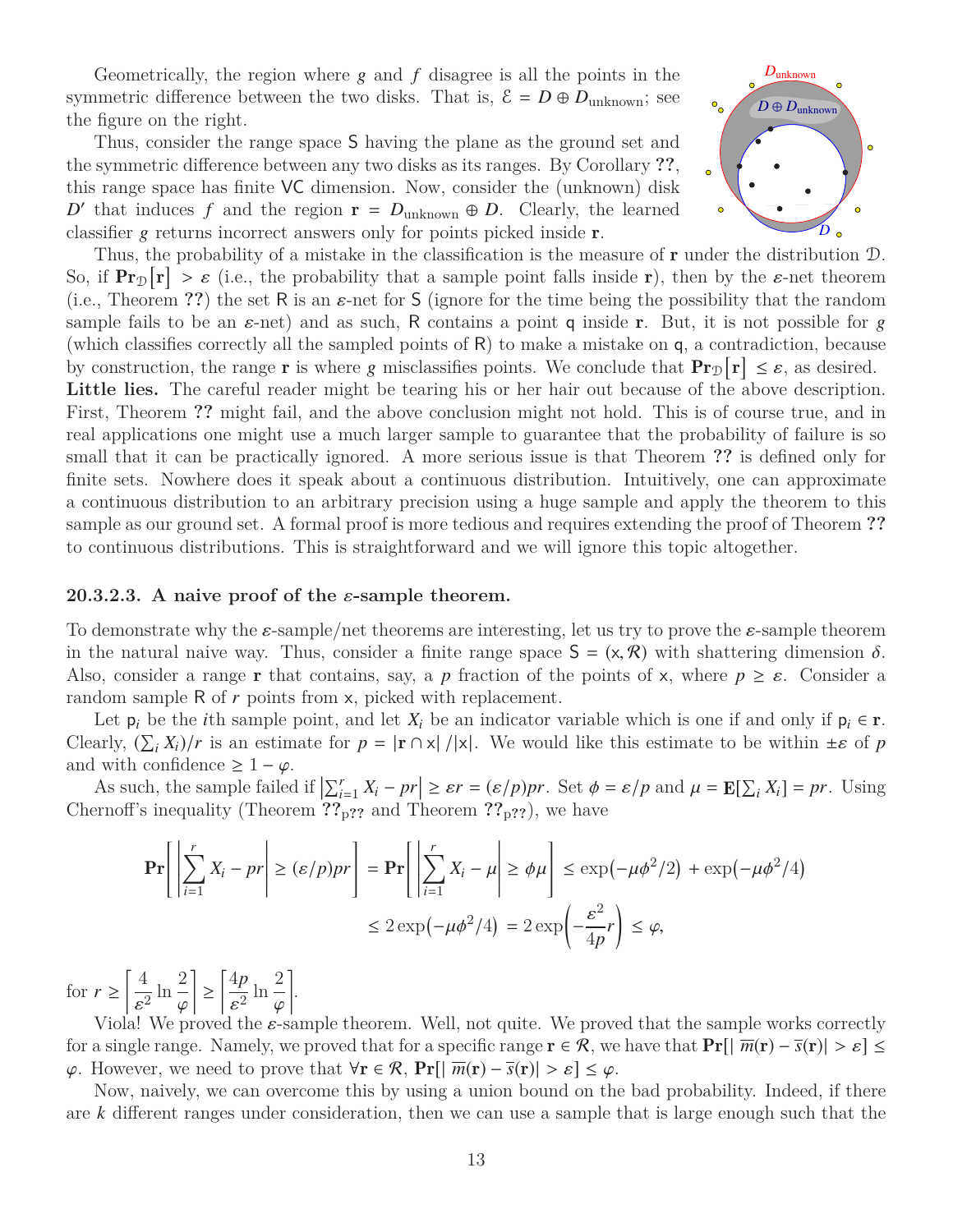probability of it to fail for each range is at most  $\varphi/k$ . In particular, let  $\mathcal{E}_i$  be the bad event that the sample fails for the *i*th range. We have that  $Pr[\mathcal{E}_i] \leq \varphi/k$ , which implies that

$$
\mathbf{Pr}[\text{sample fails for any range}] \leq \mathbf{Pr}\left[\bigcup_{i=1}^{k} \mathcal{E}_i\right] \leq \sum_{i=1}^{k} \mathbf{Pr}[\mathcal{E}_i] \leq k(\varphi/k) \leq \varphi,
$$

by the union bound; that is, the sample works for all ranges with good probability.

However, the number of ranges that we need to prove the theorem for is  $\pi_{S}(|x|)$  (see Definition ??). In particular, if we plug in confidence  $\varphi/\pi_S(|x|)$  to the above analysis and use the union bound, we get that for

$$
r \ge \left\lceil \frac{4}{\varepsilon^2} \ln \frac{\pi_{\mathsf{S}}(|\mathsf{x}|)}{\varphi} \right\rceil
$$

the sample estimates correctly (up to  $\pm \varepsilon$ ) the size of all ranges with confidence  $\geq 1 - \varphi$ . Bounding  $\pi_{\mathsf{S}}(|\mathsf{x}|)$  by  $O(|\mathsf{x}|^{\delta})$  (using Eq. (??)<sub>p??</sub> for a space with VC dimension  $\delta$ ), we can bound the required size of *r* by  $O(\delta \varepsilon^{-2} \log(|x|/\varphi))$ . We summarize the result.

**Lemma 20.3.6.** *Let*  $(x, R)$  *be a finite range space with* VC *dimension at most*  $\delta$ *, and let*  $\varepsilon, \varphi > 0$  *be parameters. Then a random subset*  $C \subseteq x$  *of cardinality*  $O(\delta \varepsilon^{-2} \log(|x|/\varphi))$  *is an*  $\varepsilon$ -sample for x *with* probability at least 1 –  $\varphi$ *probability at least*  $1 - \varphi$ *.* 

Namely, the "naive" argumentation gives us a sample bound which depends on the underlying size of the ground set. However, the sample size in the  $\varepsilon$ -sample theorem (Theorem ??) is independent of the size of the ground set. This is the magical property of the  $\varepsilon$ -sample theorem<sup>®</sup>.

Interestingly, using a chaining argument on Lemma **??**, one can prove the ε-sample theorem for the finite case; see Exercise **??**. We provide a similar proof when using discrepancy, in Section **??**. However, the original proof uses a clever double sampling idea that is both interesting and insightful that makes the proof work for the infinite case also.

### **20.3.3. A quicky proof of the** ε**-net theorem (Theorem ??)**

Here we provide a sketchy proof of Theorem **??**, which conveys the main ideas. The full proof in all its glory and details is provided in Section **??**.

Let  $N = (x_1, \ldots, x_m)$  be the sample obtained by *m* independent samples from x (observe that *N* might contain the same element several times, and as such it is a multi-set). Let  $\mathcal{E}_1$  be the probability that N fails to be an  $\varepsilon$ -net. Namely, for  $n = |x|$ , let

$$
\mathcal{E}_1 = \{ \exists \mathbf{r} \in \mathcal{R} \mid |\mathbf{r} \cap \mathbf{x}| \ge \varepsilon n \text{ and } \mathbf{r} \cap N = \emptyset \}.
$$

To complete the proof, we must show that  $Pr[\mathcal{E}_1] \leq \varphi$ .

Let  $T = (y_1, \ldots, y_m)$  be another random sample generated in a similar fashion to N. It might be that *N* fails for a certain range **r**, but then since *T* is an independent sample, we still expect that  $|\mathbf{r} \cap T| = \varepsilon m$ . In particular, the probability that  $Pr[|\mathbf{r} \cap T| \ge \frac{\varepsilon m}{2}]$  is a large constant close to 1, regardless of how *N* performs. Indeed, if *m* is sufficiently large, we expect the random variable  $|r \cap T|$  to concentrate around

<span id="page-13-0"></span><sup>⑤</sup>The notion of magic is used here in the sense of Arthur C. Clarke's statement that "any sufficiently advanced technology is indistinguishable from magic."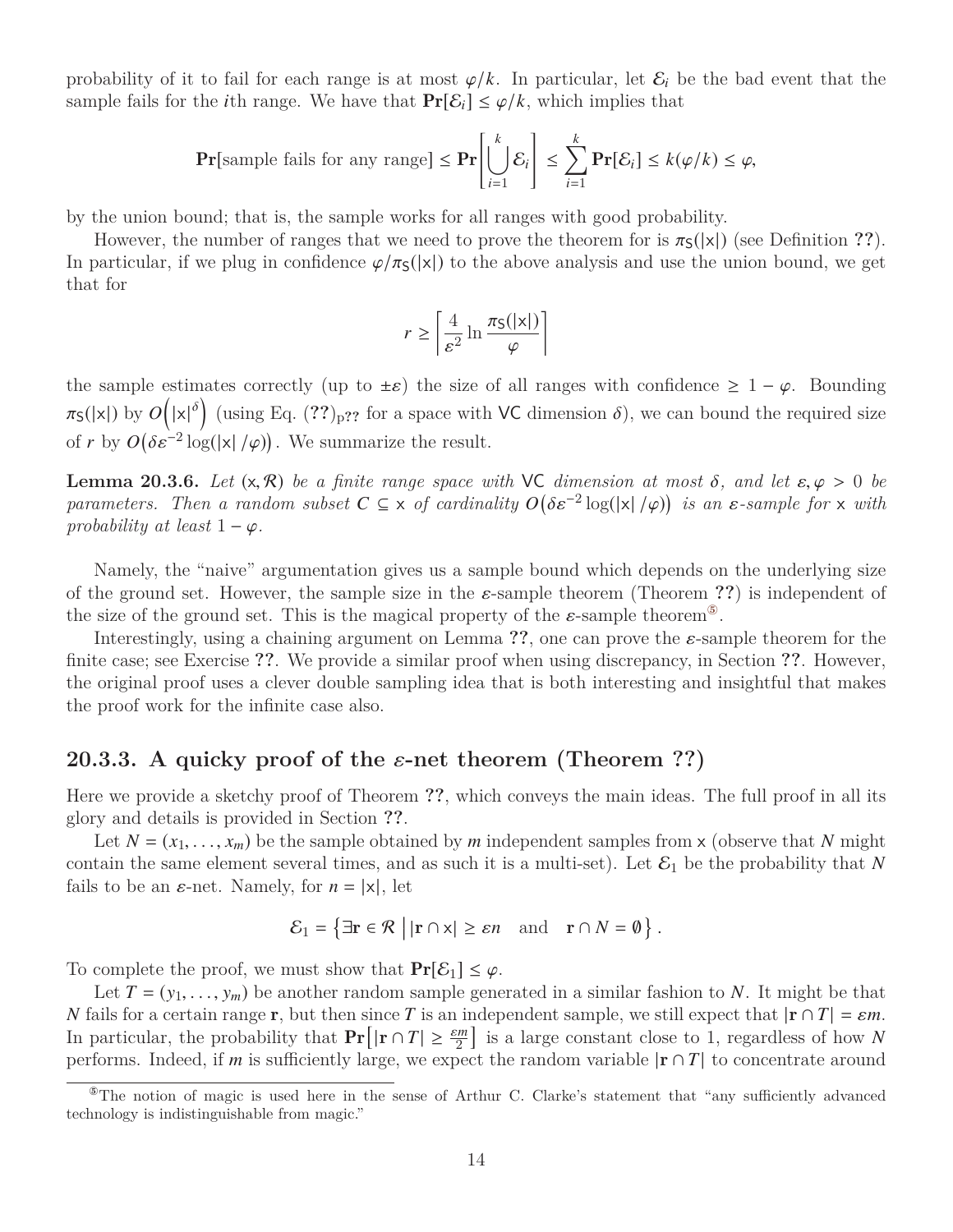ε*m*, and one can argue this formally using Chernoff's inequality. Namely, intuitively, for a heavy range r we have that

$$
\Pr[\mathbf{r} \cap N = \emptyset] \approx \Pr\Big[\mathbf{r} \cap N = \emptyset \text{ and } \Big(|\mathbf{r} \cap T| \ge \frac{\varepsilon m}{2}\Big)\Big].
$$

Inspired by this, let  $\mathcal{E}_2$  be the event that *N* fails for some range **r** but *T* "works" for **r**; formally

$$
\mathcal{E}_2 = \left\{ \exists \mathbf{r} \in \mathcal{R} \mid |\mathbf{r} \cap \mathbf{x}| \ge \varepsilon n, \, \mathbf{r} \cap N = \emptyset \text{ and } |\mathbf{r} \cap T| \ge \frac{\varepsilon m}{2} \right\}.
$$

Intuitively, since  $\mathbf{E}[\mathbf{r} \cap T] \ge \varepsilon m$ , then for the range **r** that *N* fails for, we have with "good" probability that  $|\mathbf{r} \cap T| \ge \varepsilon m/2$ . Namely,  $\Pr[\mathcal{E}_1] \approx \Pr[\mathcal{E}_2]$ .

Next, let

$$
\mathcal{E}'_2 = \left\{ \exists \mathbf{r} \in R \, \left| \mathbf{r} \cap N = \emptyset \text{ and } \left| \mathbf{r} \cap T \right| \ge \frac{\varepsilon m}{2} \right\}
$$

Clearly,  $\mathcal{E}_2 \subseteq \mathcal{E}_2'$  and as such  $\Pr[\mathcal{E}_2] \leq \Pr[\mathcal{E}_2']$  $Z_2$ . Now, fix  $Z = N \cup T$ , and observe that  $|Z| = 2m$ . Next, fix a range **r**, and observe that the bad probability of  $\mathcal{E}'_2$  $\sum_{i=1}^{\infty}$  is maximized if  $|\mathbf{r} \cap Z| = \varepsilon m/2$ . Now, the probability that all the elements of  $\mathbf{r} \cap Z$  fall only into the second half of the sample is at most  $2^{-\varepsilon m/2}$ as a careful calculation shows. Now, there are at most  $|Z_{R}| \leq \frac{G}{d}(2m)$  different ranges that one has to consider. As such,  $Pr[\mathcal{E}_1] \approx Pr[\mathcal{E}_2] \le Pr[\mathcal{E}_2']$  $\mathcal{L}_2' \leq \mathcal{G}_d(2m)2^{-\varepsilon m/2}$  and this is smaller than  $\varphi$ , as a careful<br>of *m* into the right-hand side: see Eq. (22) as calculation shows by just plugging the value of *m* into the right-hand side; see Eq.  $(??)_{p?}$ ?.

## **20.4. Discrepancy**

The proof of the  $\varepsilon$ -sample/net theorem is somewhat complicated. It turns out that one can get a somewhat similar result by attacking the problem from the other direction; namely, let us assume that we would like to take a truly large sample of a finite range space  $S = (X, \mathcal{R})$  defined over *n* elements with *m* ranges. We would like this sample to be as representative as possible as far as S is concerned. In fact, let us decide that we would like to pick exactly half of the points of X in our sample (assume that  $n = |X|$  is even).

To this end, let us color half of the points of  $X$  by  $-1$  (i.e., black) and the other half by 1 (i.e., white). If for every range,  $\mathbf{r} \in \mathcal{R}$ , the number of black points inside it is equal to the number of white points, then doubling the number of black points inside a range gives us the exact number of points inside the range. Of course, such a perfect coloring is unachievable in almost all situations. To see this, consider the complete graph  $K_3$  – clearly, in any coloring (by two colors) of its vertices, there must be an edge with two endpoints having the same color (i.e., the edges are the ranges).

Formally, let  $\chi : X \to \{-1, 1\}$  be a coloring. The *discrepancy* of  $\chi$  over a range **r** is the amount of imbalance in the coloring inside  $\chi$ . Namely,

$$
|\chi(\mathbf{r})| = \left|\sum_{p \in \mathbf{r}} \chi(p)\right|.
$$

The overall *discrepancy* of  $\chi$  is disc( $\chi$ ) = max<sub>r∈R</sub> |  $\chi$ (**r**)|. The *discrepancy* of a (finite) range space  $S = (X, \mathcal{R})$  is the discrepancy of the best possible coloring; namely,

$$
\mathrm{disc}(\mathsf{S})=\min_{\chi:\mathsf{X}\to\{-1,+1\}}\mathrm{disc}(\chi).
$$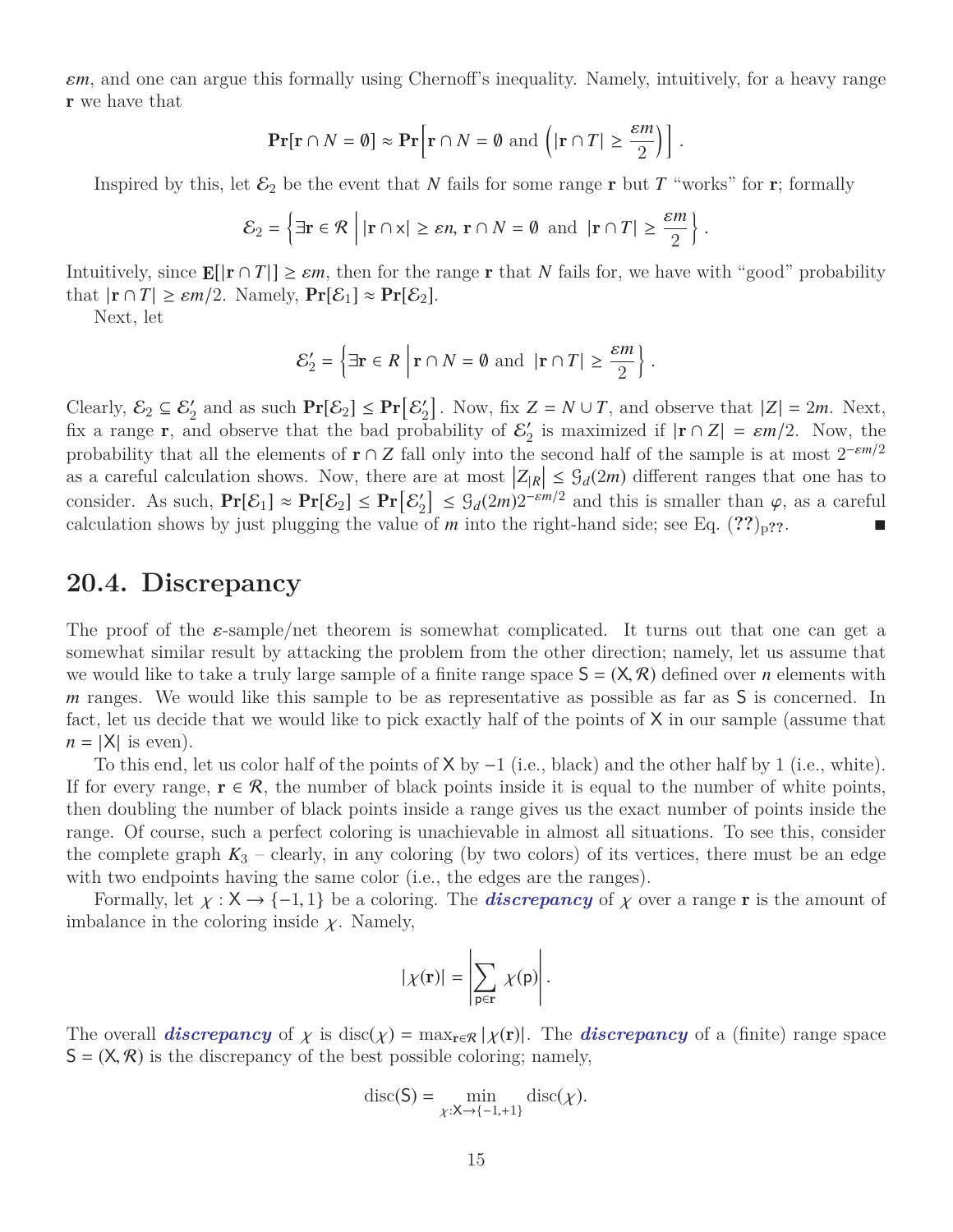The natural question is, of course, how to compute the coloring  $\chi$  of minimum discrepancy. This seems like a very challenging question, but when you do not know what to do, you might as well do something random. So, let us pick a random coloring  $\chi$  of X. To this end, let  $\Pi$  be an arbitrary partition of X into pairs (i.e., a perfect matching). For a pair  $\{p, q\} \in \Pi$ , we will either color  $\chi(p) = -1$ and  $\chi(\mathbf{q}) = 1$  or the other way around; namely,  $\chi(\mathbf{p}) = 1$  and  $\chi(\mathbf{q}) = -1$ . We will decide how to color this pair using a single coin flip. Thus, our coloring would be induced by making such a decision for every pair of  $\Pi$ , and let  $\chi$  be the resulting coloring. We will refer to  $\chi$  as *compatible* with the partition  $\Pi$ if, for all  $\{p, q\} \in \Pi$ , we have that  $\chi(\{p, q\}) = 0$ ; namely,

$$
\forall \{p, q\} \in \Pi \quad (\chi(p) = +1 \text{ and } \chi(q) = -1)
$$
  
or 
$$
(\chi(p) = -1 \text{ and } \chi(q) = +1).
$$

.



Consider a range **r** and a coloring  $\chi$  compatible with Π. If a pair  $\{p, q\} \in \Pi$ 

falls completely inside  $\bf r$  or completely outside  $\bf r$ , then it does not contribute anything to the discrepancy of r. Thus, the only pairs that contribute to the discrepancy of r are the ones that *cross* it. Namely,  $\{p, q\} \cap \mathbf{r} \neq \emptyset \text{ and } \{p, q\} \cap (\mathsf{X} \setminus \mathbf{r}) \neq \emptyset.$ 

As such, let  $\#_{\mathbf{r}}$  denote the *crossing number* of  $\mathbf{r}$ , that is, the number of pairs that cross  $\mathbf{r}$ . Next, let  $X_i$  ∈ {-1, +1} be the indicator variable which is the contribution of the *i*th crossing pair to the discrepancy of **r**. For  $\Delta_{\bf r} = \sqrt{2\#_{\bf r} \ln(4m)}$ , we have by Chernoff's inequality (Theorem  $?$ <sup>2</sup> $p$ ??), that

$$
\begin{aligned} \Pr[|\chi(\mathbf{r})| \geq \Delta_{\mathbf{r}}] &= \Pr[\chi(\mathbf{r}) \geq \Delta_{\mathbf{r}}] + \Pr[\chi(\mathbf{r}) \leq -\Delta_{\mathbf{r}}] = 2 \Pr\Bigg[\sum_{i} X_{i} \geq \Delta_{\mathbf{r}}\Bigg] \\ &\leq 2 \exp\Biggl(-\frac{\Delta_{\mathbf{r}}^{2}}{2\#_{\mathbf{r}}}\Biggr) = \frac{1}{2m} .\end{aligned}
$$

Since there are *m* ranges in R, it follows that with good probability (i.e., at least half) for all  $\mathbf{r} \in \mathcal{R}$  the discrepancy of **r** is at most  $\Delta_{\mathbf{r}}$ .

**Theorem 20.4.1.** Let  $S = (X, \mathcal{R})$  be a range space defined over  $n = |X|$  elements with  $m = |\mathcal{R}|$  ranges. *Consider any partition*  $\Pi$  *of the elements of* X *into pairs. Then, with probability*  $\geq 1/2$ *, for any range*  $\mathbf{r} \in \mathcal{R}$ , a random coloring  $\chi : X \to \{-1, +1\}$  that is compatible with the partition  $\Pi$  has discrepancy at *most*

$$
|\chi(\mathbf{r})| < \Delta_{\mathbf{r}} = \sqrt{2 \#_{\mathbf{r}} \ln(4m)},
$$

where  $\#_{\mathbf{r}}$  *denotes the number of pairs of*  $\Pi$  *that cross*  $\mathbf{r}$ *. In particular, since*  $\#_{\mathbf{r}} \leq |\mathbf{r}|$ *, we have*  $|\chi(\mathbf{r})| \leq$  $\sqrt{2 |\mathbf{r}| \ln(4m)}$ .

Observe that for every range **r** we have that  $\#_{\mathbf{r}} \leq n/2$ , since  $2\#_{\mathbf{r}} \leq |\mathsf{X}|$ . As such, we have:

**Corollary 20.4.2.** *Let* <sup>S</sup> <sup>=</sup> (X, R) *be a range space defined over <sup>n</sup> elements with <sup>m</sup> ranges. Let* <sup>Π</sup> *be an arbitrary partition of* X *into pairs. Then a random coloring which is compatible with* Π *has*  $\text{disc}(\chi) < \sqrt{n \ln(4m)}$ , with probability  $\geq 1/2$ .

One can easily amplify the probability of success of the coloring by increasing the threshold. In particular, for any constant  $c \geq 1$ , one has that

$$
\forall \mathbf{r} \in \mathcal{R} \quad |\chi(\mathbf{r})| \le \sqrt{2c \#_{\mathbf{r}} \ln(4m)},
$$

with probability  $\geq 1 - \frac{2}{\sqrt{4}}$  $\frac{2}{(4m)^c}$ .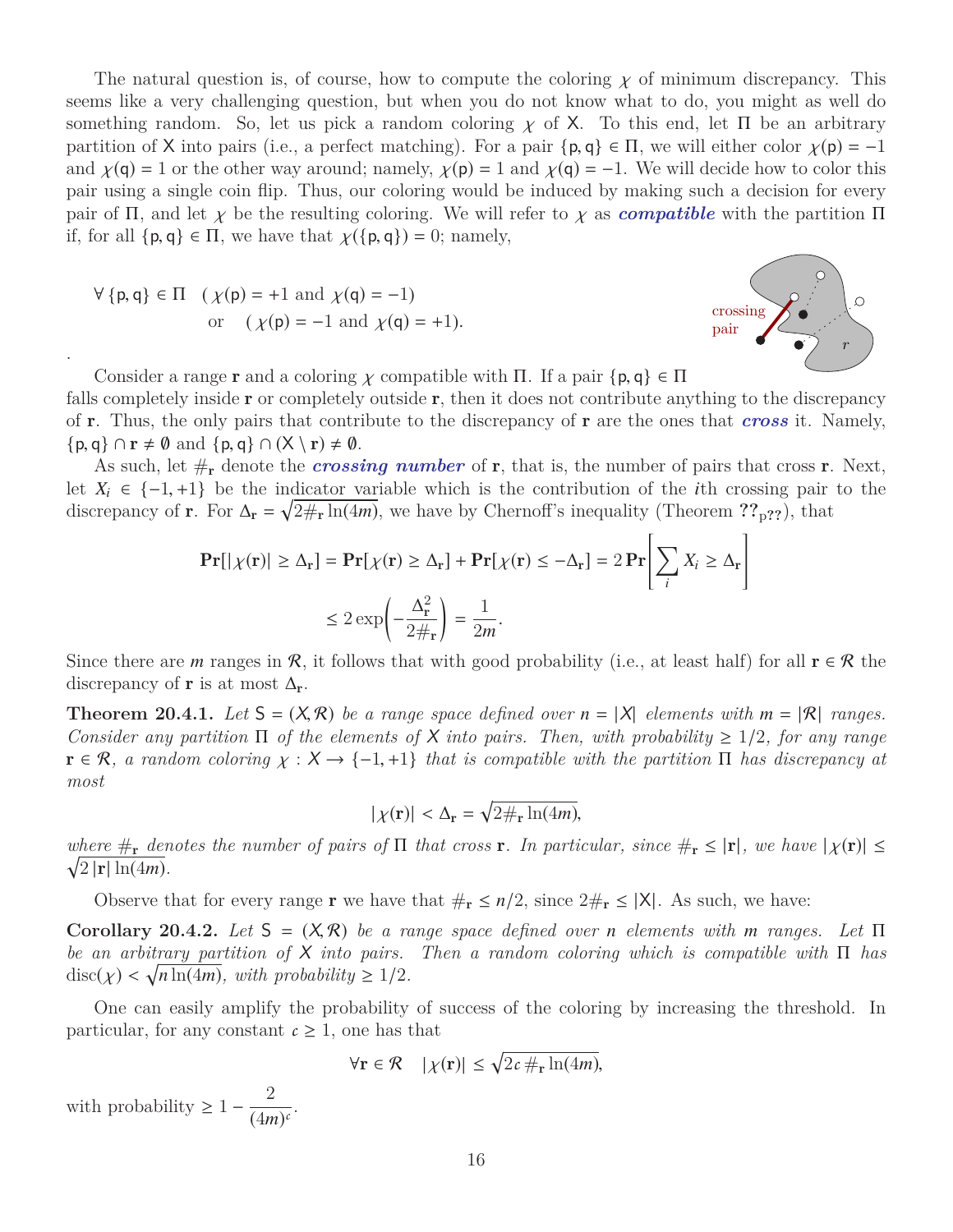#### **20.4.1. Building** ε**-sample via discrepancy**

Let  $S = (X, \mathcal{R})$  be a range space with shattering dimension  $\delta$ . Let  $P \subseteq X$  be a set of *n* points, and consider the induced range space  $S_{|P} = (P, \mathcal{R}_{|P})$ ; see Definition ??<sub>p??</sub>. Here, by the definition of shattering<br>dimension we have that  $m = |\mathcal{R}_{\text{in}}| = O(n^{\delta})$ . Without loss of generality we assume that *n* is a power of dimension, we have that  $m = |\mathcal{R}_{|P}| = O(n^{\delta})$ . Without loss of generality, we assume that *n* is a power of 2. Consider a coloring χ of <sup>P</sup> with discrepancy bounded by Corollary **??**. In particular, let <sup>Q</sup> be the points of P colored by, say,  $-1$ . We know that  $|Q| = n/2$ , and for any range  $r \in \mathcal{R}$ , we have that

$$
\chi(\mathbf{r}) = ||(P \setminus Q) \cap \mathbf{r}| - |Q \cap \mathbf{r}|| < \sqrt{n \ln(4m)} = \sqrt{n \ln O(n^{\delta})} \le c \sqrt{n \ln(n^{\delta})},
$$

for some absolute constant *c*. Observe that  $| (P \setminus Q) \cap r | = |P \cap r| - |Q \cap r|$ . In particular, we have that for any range r,

$$
||P \cap \mathbf{r}| - 2|Q \cap \mathbf{r}|| \le c\sqrt{n \ln(n^{\delta})}.
$$
\n(20.4)

Dividing both sides by  $n = |P| = 2 |Q|$ , we have that

$$
\left| \frac{|\mathsf{P} \cap \mathbf{r}|}{|\mathsf{P}|} - \frac{|\mathsf{Q} \cap \mathbf{r}|}{|\mathsf{Q}|} \right| \le \tau(n) \quad \text{for} \quad \tau(n) = c \sqrt{\frac{\delta \ln n}{n}}.
$$
\n(20.5)

Namely, a coloring with discrepancy bounded by Corollary **??** yields a τ(*n*)-sample. Intuitively, if *<sup>n</sup>* is very large, then Q provides a good approximation to P. However, we want an  $\varepsilon$ -sample for a prespecified  $\varepsilon > 0$ . Conceptually,  $\varepsilon$  is a fixed constant while  $\tau(n)$  is considerably smaller. Namely, Q is a sample which is too tight for our purposes (and thus too big). As such, we will coarsen (and shrink) Q till we get the desired ε-sample by repeated application of Corollary **??**. Specifically, we can "chain" together several approximations generated by Corollary **??**. This is sometime refereed to as the *sketch* property of samples. Informally, as testified by the following lemma, a sketch of a sketch is a sketch<sup> $\degree$ </sup>.

**Lemma 20.4.3.** *Let*  $Q ⊆ P$  *be a*  $\rho$ -sample for  $P$  *(in some underlying range space*  $S$ *), and let*  $R ⊆ Q$  *be a*  $\rho'$ -sample for Q. Then R *is a*  $(\rho + \rho')$ -sample for P.

*Proof:* By definition, we have that, for every  $\mathbf{r} \in \mathcal{R}$ ,

$$
\left|\frac{|\mathbf{r}\cap P|}{|P|} - \frac{|\mathbf{r}\cap Q|}{|Q|}\right| \le \rho \quad \text{and} \quad \left|\frac{|\mathbf{r}\cap Q|}{|Q|} - \frac{|\mathbf{r}\cap R|}{|R|}\right| \le \rho'.
$$

By adding the two inequalities together, we get

$$
\left|\frac{|\mathbf{r}\cap P|}{|P|}-\frac{|\mathbf{r}\cap R|}{|R|}\right|=\left|\frac{|\mathbf{r}\cap P|}{|P|}-\frac{|\mathbf{r}\cap Q|}{|Q|}+\frac{|\mathbf{r}\cap Q|}{|Q|}-\frac{|\mathbf{r}\cap R|}{|R|}\right|\leq \rho+\rho'.
$$

Thus, let P<sub>0</sub> = P and P<sub>1</sub> = Q. Now, in the *i*th iteration, we will compute a coloring  $\chi_{i-1}$  of P<sub>*i*−1</sub> with low discrepancy, as guaranteed by Corollary ??, and let  $P_i$  be the points of  $P_{i-1}$  colored white by  $\chi_{i-1}$ . Let  $\delta_i = \tau(n_{i-1})$ , where  $n_{i-1} = |P_{i-1}| = n/2^{i-1}$ . By Lemma ??, we have that  $P_k$  is a  $(\sum_{i=1}^k \delta_i)$ -sample for  $P_k$  Since we would like the smallest set in the sequence  $P_k$   $P_k$  that is still an s-sample we would li P. Since we would like the smallest set in the sequence  $P_1, P_2, \ldots$  that is still an  $\varepsilon$ -sample, we would like to find the maximal *k*, such that  $(\sum_{i=1}^{k} \delta_i) \leq \varepsilon$ . Plugging in the value of  $\delta_i$  and  $\tau(\cdot)$ , see Eq. (??), it is sufficient for our purposes that sufficient for our purposes that

$$
\sum_{i=1}^k \delta_i = \sum_{i=1}^k \tau(n_{i-1}) = \sum_{i=1}^k c \sqrt{\frac{\delta \ln(n/2^{i-1})}{n/2^{i-1}}} \le c_1 \sqrt{\frac{\delta \ln(n/2^{k-1})}{n/2^{k-1}}} = c_1 \sqrt{\frac{\delta \ln n_{k-1}}{n_{k-1}}} \le \varepsilon,
$$

<span id="page-16-0"></span> $^{\circ}$ Try saying this quickly 100 times.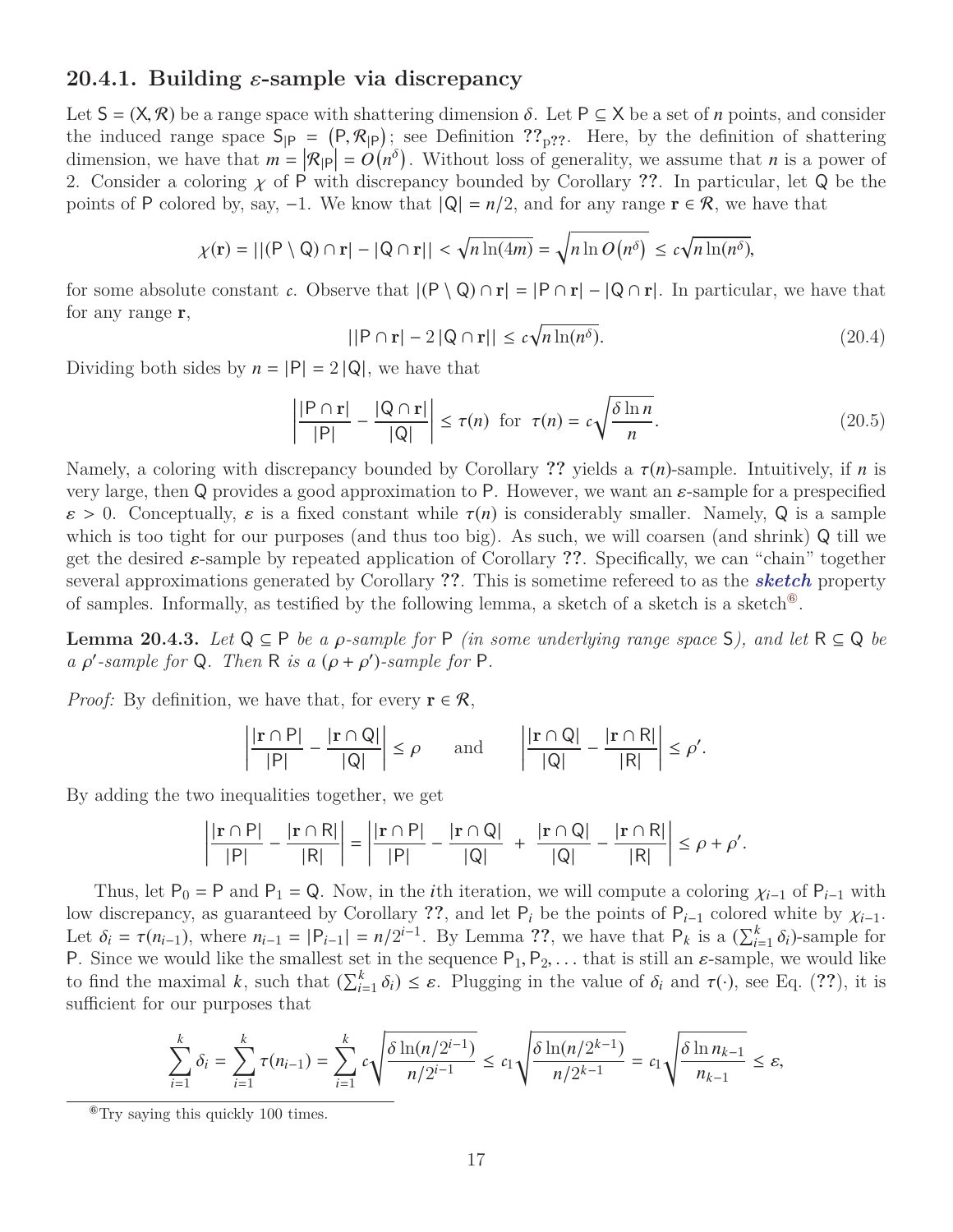since the above series behaves like a geometric series, and as such its total sum is proportional to its largest element<sup> $\mathcal{O}$ </sup>, where  $c_1$  is a sufficiently large constant. This holds for

$$
c_1\sqrt{\frac{\delta\ln n_{k-1}}{n_{k-1}}}\leq \varepsilon\;\;\Longleftrightarrow\;\;c_1^2\frac{\delta\ln n_{k-1}}{n_{k-1}}\leq \varepsilon^2\;\;\Longleftrightarrow\;\;\frac{c_1^2\delta}{\varepsilon^2}\leq \frac{n_{k-1}}{\ln n_{k-1}}.
$$

The last inequality holds for  $n_{k-1} \geq 2 \frac{c_1^2}{a}$  $\frac{10}{2}$ ε  $\frac{1}{2}$ ln *c* 2  $\frac{10}{2}$ ε  $\frac{1}{2}$ , by Lemma ??(??). In particular, taking the largest *k* for which this holds results in a set  $P_k$  of size  $O((\delta/\varepsilon^2) \ln(\delta/\varepsilon))$  which is an  $\varepsilon$ -sample for P.

**Theorem 20.4.4 (**ε**-sample via discrepancy).** *For a range space* (X, R) *with shattering dimension at most*  $\delta$  *and*  $B \subseteq X$  *a finite subset and*  $\varepsilon > 0$ *, there exists a subset*  $C \subseteq B$ *, of cardinality*  $O((\delta/\varepsilon^2) \ln(\delta/\varepsilon))$ *,* such that  $C$  is an  $S$  sample for  $B$ *such that*  $C$  *is an*  $\varepsilon$ -sample for  $B$ .

Note that it is not obvious how to turn Theorem **??** into an efficient construction algorithm of such an  $\varepsilon$ -sample. Nevertheless, this theorem can be turned into a relatively efficient deterministic algorithm using conditional probabilities. In particular, there is a deterministic  $O(n^{\delta+1})$  time algorithm for computing an  $\varepsilon$ -sample for a range space of VC dimension  $\delta$  and with *n* points in its ground set using the above approach (see the bibliographical notes in Section **??** for details). Inherently, however, it is a far cry from the simplicity of Theorem **??** that just requires us to take a random sample. Interestingly, there are cases where using discrepancy leads to smaller  $\varepsilon$ -samples; again see bibliographical notes for details.

#### **20.4.1.1.** Faster deterministic construction of  $\varepsilon$ -samples.

One can speed up the deterministic construction mentioned above by using a sketch-and-merge approach. To this end, we need the following *merge* property of ε-samples. (The proof of the following lemma is quite easy. Nevertheless, we provide the proof in excruciating detail for the sake of completeness.)

**Lemma 20.4.5.** *Consider the sets*  $R \subseteq P$  *and*  $R' \subseteq P'$ *. Assume that* P *and* P' *are disjoint*,  $|P| = |P'|$ *, and*  $|R| = |R'|$ . Then, if R is an  $\varepsilon$ -sample of P and R' is an  $\varepsilon$ -sample of P', then  $R \cup R'$  is an  $\varepsilon$ -sample of  $P \cup P'$  $of P \cup P'$ .

*Proof:* We have for any range **r** that

$$
\left| \frac{|\mathbf{r} \cap (P \cup P')|}{|P \cup P'|} - \frac{|\mathbf{r} \cap (R \cup R')|}{|R \cup R'|} \right| = \left| \frac{|\mathbf{r} \cap P|}{|P \cup P'|} + \frac{|\mathbf{r} \cap P'|}{|P \cup P'|} - \frac{|\mathbf{r} \cap R|}{|R \cup R'|} - \frac{|\mathbf{r} \cap R'|}{|R \cup R'|} \right|
$$

$$
= \left| \frac{|\mathbf{r} \cap P|}{2|P|} + \frac{|\mathbf{r} \cap P'|}{2|P'|} - \frac{|\mathbf{r} \cap R|}{2|R|} - \frac{|\mathbf{r} \cap R'|}{2|R'|} \right|
$$

$$
= \frac{1}{2} \left| \left( \frac{|\mathbf{r} \cap P|}{|P|} - \frac{|\mathbf{r} \cap R|}{|R|} \right) + \left( \frac{|\mathbf{r} \cap P'|}{|P'|} - \frac{|\mathbf{r} \cap R'|}{|R'|} \right) \right|
$$

$$
\leq \frac{1}{2} \left| \frac{|\mathbf{r} \cap P|}{|P|} - \frac{|\mathbf{r} \cap R|}{|R|} \right| + \frac{1}{2} \left| \frac{|\mathbf{r} \cap P'|}{|P'|} - \frac{|\mathbf{r} \cap R'|}{|R'|} \right|
$$

$$
\leq \frac{\varepsilon}{2} + \frac{\varepsilon}{2} = \varepsilon.
$$

<span id="page-17-0"></span> $^{\circ}$ Formally, one needs to show that the ratio between two consecutive elements in the series is larger than some constant, say <sup>1</sup>.1. This is easy but tedious, but the well-motivated reader (of little faith) might want to do this calculation.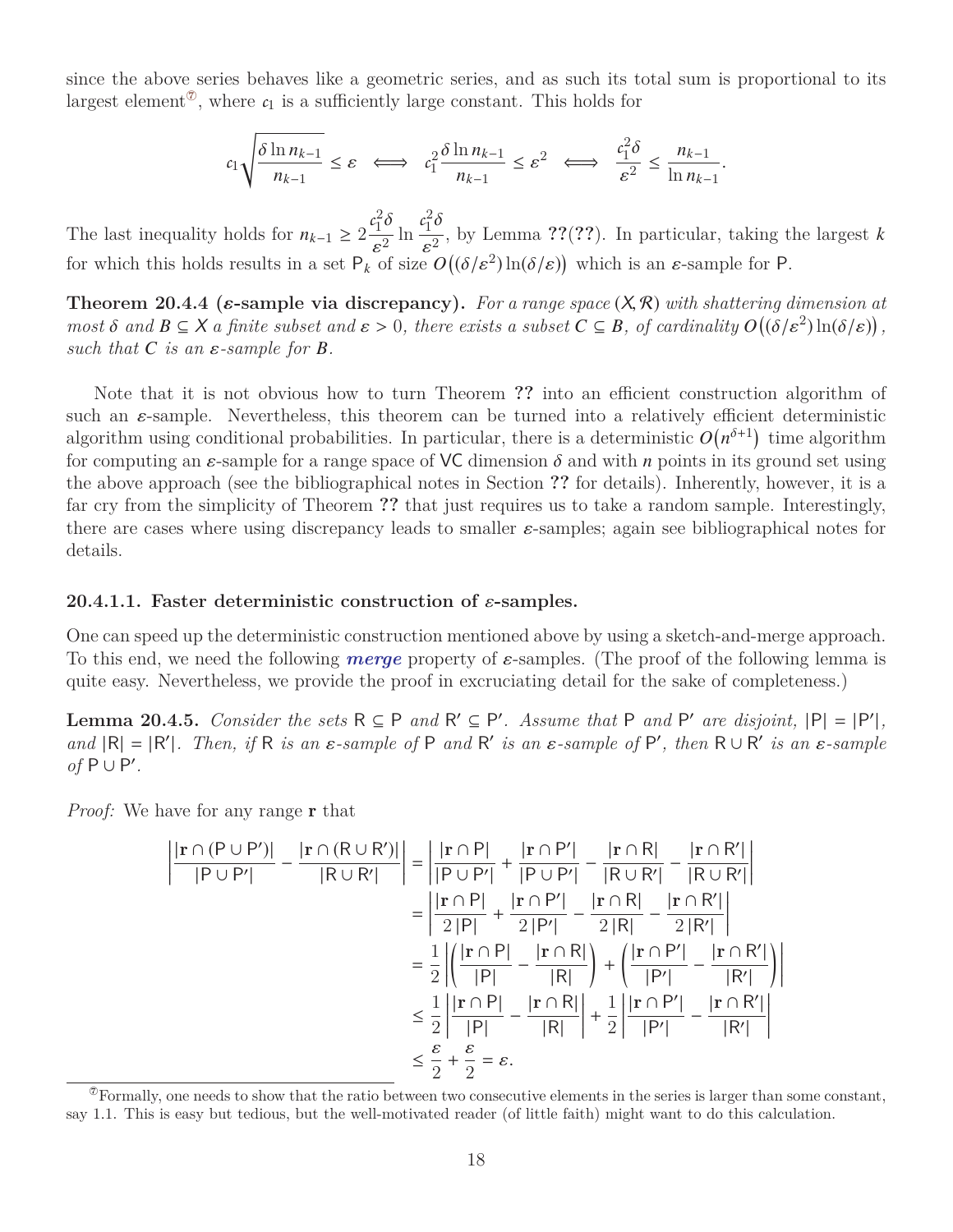Interestingly, by breaking the given ground sets into sets of equal size and building a balanced binary tree over these sets, one can speed up the deterministic algorithm for building ε-samples. The idea is to compute the sample bottom-up, where at every node we merge the samples provided by the children (i.e., using Lemma **??**), and then we sketch the resulting set using Lemma **??**. By carefully fine-tuning this construction, one can get an algorithm for computing  $\varepsilon$ -samples in time which is near linear in  $n$ (assuming  $\varepsilon$  and  $\delta$  are small constants). We delegate the details of this construction to Exercise ??.

This algorithmic idea is quite useful and we will refer to it as *sketch-and-merge*.

## **20.4.2. Building** ε**-net via discrepancy**

We are given range space  $(X, \mathcal{R})$  with shattering dimension *d* and  $\varepsilon > 0$  and the target is to compute an  $\varepsilon$ -net for this range space.

We need to be slightly more careful if we want to use discrepancy to build  $\varepsilon$ -nets, and we will use Theorem **??** instead of Corollary **??** in the analysis.

The construction is as before – we set  $P_0 = P$ , and  $P_i$  is all the points colored +1 in the coloring of P<sub>i−1</sub> by Theorem ??. We repeat this till we get a set that is the required net.

To analyze this construction (and decide when it should stop), let r be a range in a given range space  $(X, \mathcal{R})$  with shattering dimension  $d$ , and let

$$
v_i = |\mathsf{P}_i \cap \mathbf{r}|
$$

denote the size of the range **r** in the *i*th set  $P_i$  and let  $n_i = |P_i|$ , for  $i \ge 0$ . Observer that the number of points in **r** colored by +1 and  $-1$  when coloring  $P_{i-1}$  is

$$
\alpha_i = |\mathsf{P}_i \cap \mathbf{r}| = \nu_i
$$
 and  $\beta_i = |\mathsf{P}_{i-1} \cap \mathbf{r}| - |\mathsf{P}_i \cap \mathbf{r}| = \nu_{i-1} - \nu_i$ ,

respectively. As such, setting  $m_i = |\mathcal{R}_{|P_i}| = O(n_i^d)$  $\binom{d}{i}$ , we have, by Theorem ??, that the discrepancy of **r** in this coloring of P*i*−<sup>1</sup> is

$$
|\alpha_i - \beta_i| = |\nu_i - 2\nu_{i-1}| \le \sqrt{2\nu_{i-1}\ln 4m_{i-1}} \le c\sqrt{d\nu_{i-1}\ln n_{i-1}}
$$

for some constant *c*, since the crossing number  $\#_{\mathbf{r}}$  of a range  $\mathbf{r} \cap P_{i-1}$  is always bounded by its size. This is equivalent to

$$
\left|2^{i-1}v_{i-1} - 2^i v_i\right| \le c2^{i-1}\sqrt{dv_{i-1}\ln n_{i-1}}.\tag{20.6}
$$

We need the following technical claim that states that the size of  $v_k$  behaves as we expect; as long<br>he set  $P_k$  is large enough, the size of  $v_k$  is roughly  $v_k/2^k$ as the set  $P_k$  is large enough, the size of  $\nu_k$  is roughly  $\nu_0/2^k$ .

**Claim 20.4.6.** *There is a constant*  $c_4$  *(independent of d), such that for all*  $k$  *with*  $v_0/2^k \ge c_4 d \ln n_k$ ,  $(v_0/2^k)/2 \le v_k \le 2(v_0/2^k)$  $(\nu_0/2^k)/2 \le \nu_k \le 2(\nu_0/2^k).$ 

*Proof:* The proof is by induction. For  $k = 0$  the claim trivially holds. Assume that it holds for  $i < k$ . Adding up the inequalities of Eq.  $(?)$ , for  $i = 1, \ldots, k$ , we have that

$$
\left|\nu_0 - 2^k \nu_k\right| \le \sum_{i=1}^k c2^{i-1} \sqrt{d\nu_{i-1} \ln n_{i-1}} \le \sum_{i=1}^k c2^{i-1} \sqrt{2d \frac{\nu_0}{2^{i-1}} \ln n_{i-1}} \le c_3 2^k \sqrt{d \frac{\nu_0}{2^k} \ln n_k},
$$

for some constant *c*<sup>3</sup> since this summation behaves like an increasing geometric series and the last term dominates the summation. Thus,

$$
\frac{\nu_0}{2^k} - c_3 \sqrt{d \frac{\nu_0}{2^k} \ln n_k} \leq \nu_k \leq \frac{\nu_0}{2^k} + c_3 \sqrt{d \frac{\nu_0}{2^k} \ln n_k}.
$$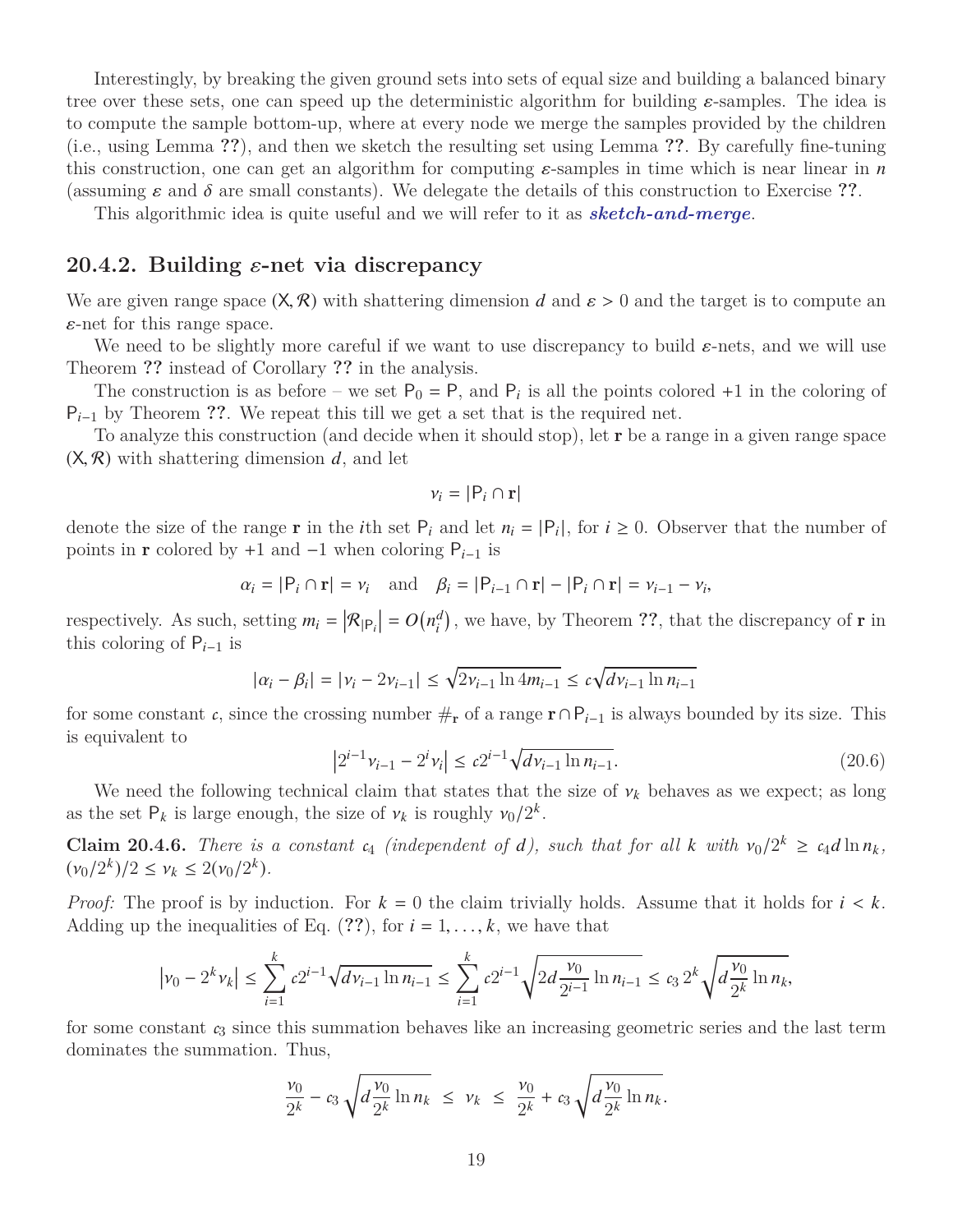By assumption, we have that  $\sqrt{\frac{\nu_0}{2}}$  $\frac{\nu_0}{c_4 2^k} \ge \sqrt{d \ln n_k}$ . This implies that

$$
\nu_k \le \frac{\nu_0}{2^k} + c_3 \sqrt{\frac{\nu_0}{2^k} \cdot \frac{\nu_0}{c_4 2^k}} = \frac{\nu_0}{2^k} \left( 1 + \frac{c_3}{\sqrt{c_4}} \right) \le 2 \frac{\nu_0}{2^k},
$$

by selecting  $c_4 \geq 4c_3^2$  $3<sup>2</sup>$ . Similarly, we have

$$
\nu_k \ge \frac{\nu_0}{2^k} \left( 1 - \frac{c_3 \sqrt{d \ln n_k}}{\sqrt{\nu_0/2^k}} \right) \ge \frac{\nu_0}{2^k} \left( 1 - \frac{c_3 \sqrt{\nu_0/c_4 2^k}}{\sqrt{\nu_0/2^k}} \right) = \frac{\nu_0}{2^k} \left( 1 - \frac{c_3}{\sqrt{c_4}} \right) \ge \frac{\nu_0}{2^k} / 2.
$$

So consider a "heavy" range **r** that contains at least  $v_0 \ge \varepsilon n$  points of P. To show that  $P_k$  is an  $\varepsilon$ -net, we need to show that  $P_k \cap r \neq \emptyset$ . To apply Claim ??, we need a *k* such that  $\varepsilon n/2^k \ge c_4 d \ln n_{k-1}$ , or occurred that or equivalently, such that

$$
\frac{2n_k}{\ln(2n_k)} \ge \frac{2c_4d}{\varepsilon},
$$

which holds for  $n_k = \Omega\left(\frac{d}{\varepsilon}\right)$  $\ln \frac{d}{s}$ , by Lemma **??**(**??**). But then, by Claim **??**, we have that

$$
\nu_k = |\mathsf{P}_k \cap \mathbf{r}| \ge \frac{|\mathsf{P} \cap \mathbf{r}|}{2 \cdot 2^k} \ge \frac{1}{2} \cdot \frac{\varepsilon n}{2^k} = \frac{\varepsilon}{2} n_k = \Omega \left( d \ln \frac{d}{\varepsilon} \right) > 0.
$$

We conclude that the set  $P_k$ , which is of size  $\Omega\left(\frac{d}{\epsilon}\right)$  $\ln \frac{d}{e}$ ), is an  $\varepsilon$ -net for P.

**Theorem 20.4.7 (** $\varepsilon$ **-net via discrepancy).** For any range space  $(X, \mathcal{R})$  with shattering dimension at *most d*, *a* finite subset  $B \subseteq X$ , and  $\varepsilon > 0$ , there exists a subset  $C \subseteq B$ , of cardinality  $O((d/\varepsilon) \ln(d/\varepsilon))$ , *such that*  $C$  *is an*  $\varepsilon$ *-net for*  $B$ *.* 

## **20.5. Proof of the** ε**-net theorem**

In this section, we finally prove Theorem **??**.

Let  $(X, \mathcal{R})$  be a range space of VC dimension  $\delta$ , and let x be a subset of X of cardinality *n*. Suppose that *m* satisfies Eq.  $(??)_{p?}$ ?. Let  $N = (x_1, \ldots, x_m)$  be the sample obtained by *m* independent samples from  $x$  (the elements of *N* are not necessarily distinct, and we treat *N* as an ordered set). Let  $\mathcal{E}_1$  be the probability that *N* fails to be an  $\varepsilon$ -net. Namely,

$$
\mathcal{E}_1 = \{ \exists \mathbf{r} \in \mathcal{R} \mid |\mathbf{r} \cap \mathsf{x}| \geq \varepsilon n \text{ and } \mathbf{r} \cap N = \emptyset \}.
$$

(Namely, there exists a "heavy" range r that does not contain any point of *N*.) To complete the proof, we must show that  $Pr[\mathcal{E}_1] \leq \varphi$ . Let  $T = (y_1, \ldots, y_m)$  be another random sample generated in a similar fashion to *N*. Let  $\mathcal{E}_2$  be the event that *N* fails but *T* "works"; formally

$$
\mathcal{E}_2 = \left\{ \exists \mathbf{r} \in R \; \middle| \; |\mathbf{r} \cap \mathbf{x}| \ge \varepsilon n, \, \mathbf{r} \cap N = \emptyset, \text{ and } |\mathbf{r} \cap T| \ge \frac{\varepsilon m}{2} \right\}.
$$

Intuitively, since  $\mathbf{E}\left[\left|\mathbf{r}\cap T\right|\right] \geq \varepsilon m$ , we have that for the range **r** that *N* fails for, it follows with "good" probability that  $|\mathbf{r} \cap T| \ge \varepsilon m/2$ . Namely,  $\mathcal{E}_1$  and  $\mathcal{E}_2$  have more or less the same probability.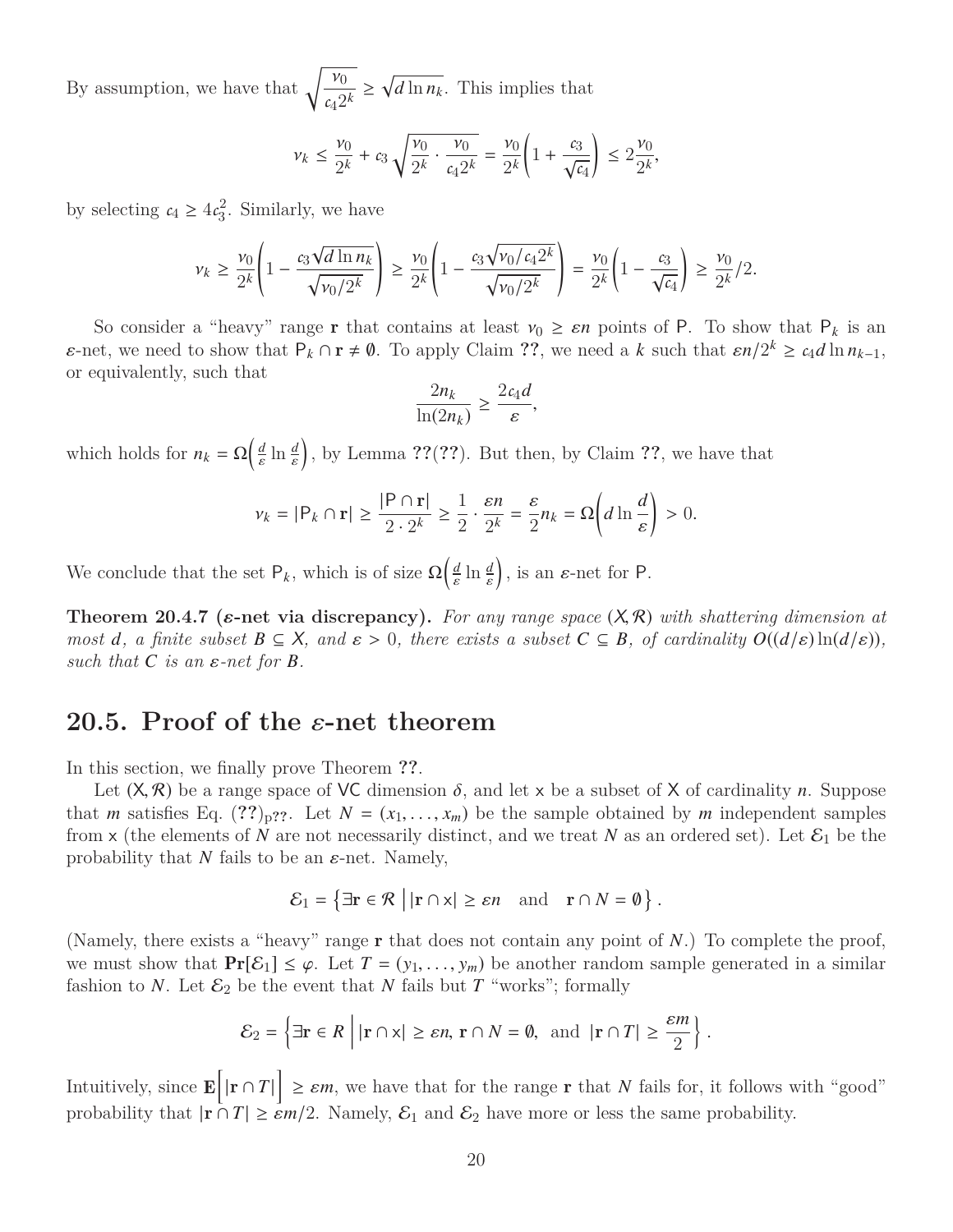$\text{Claim 20.5.1.} \; \Pr \Bigl[ \mathcal{E}_2 \Bigr] \leq \Pr \Bigl[ \mathcal{E}_1 \Bigr] \leq 2 \Pr \Bigl[ \mathcal{E}_2 \Bigr] \, .$ 

*Proof:* Clearly,  $\mathcal{E}_2 \subseteq \mathcal{E}_1$ , and thus  $\Pr[\mathcal{E}_2] \leq \Pr[\mathcal{E}_1]$ . As for the other part, note that by the definition of conditional probability, we have

$$
\Pr[\mathcal{E}_2 | \mathcal{E}_1] = \Pr[\mathcal{E}_2 \cap \mathcal{E}_1] / \Pr[\mathcal{E}_1] = \Pr[\mathcal{E}_2] / \Pr[\mathcal{E}_1].
$$

It is thus enough to show that  $Pr[\mathcal{E}_2 | \mathcal{E}_1] \ge 1/2$ .

Assume that  $\mathcal{E}_1$  occurs. There is  $\mathbf{r} \in \mathbb{R}$ , such that  $|\mathbf{r} \cap \mathbf{x}| > \varepsilon n$  and  $\mathbf{r} \cap N = \emptyset$ . The required probability is at least the probability that for this specific **r**, we have  $|\mathbf{r} \cap T| \ge \frac{\varepsilon n}{2}$ . However,  $X = |\mathbf{r} \cap T|$  is a binomial variable with expectation  $\mathbf{E}[X] = pm$ , and variance  $\mathbf{V}[X] = p(1-p)m \le pm$ , where  $p = |\mathbf{r} \cap \mathbf{x}|/n \ge \varepsilon$ . Thus, by Chebychev's inequality (Theorem **??**p**??**),

$$
\begin{aligned} \mathbf{Pr}\Big[X < \frac{\varepsilon m}{2}\Big] &\leq \mathbf{Pr}\Big[X < \frac{pm}{2}\Big] \leq \mathbf{Pr}\Big[|X - pm| > \frac{pm}{2}\Big] \\ &= \mathbf{Pr}\Big[|X - pm| > \frac{\sqrt{pm}}{2}\sqrt{pm}\Big] \leq \mathbf{Pr}\Big[|X - \mathbf{E}[X]\Big| > \frac{\sqrt{pm}}{2}\sqrt{\mathbf{V}[X]}\Big] \\ &\leq \left(\frac{2}{\sqrt{pm}}\right)^2 \leq \frac{1}{2}, \end{aligned}
$$

since  $m \geq 8/\varepsilon \geq 8/p$ ; see Eq.  $(??)_{p?}$ ?. Thus, for  $\mathbf{r} \in \mathcal{E}_1$ , we have

$$
\frac{\Pr[\mathcal{E}_2]}{\Pr[\mathcal{E}_1]} \ge \Pr[|\mathbf{r} \cap T| \ge \frac{\varepsilon m}{2}] = 1 - \Pr[|\mathbf{r} \cap T| < \frac{\varepsilon m}{2}] \ge \frac{1}{2}.
$$

Claim ?? implies that to bound the probability of  $\mathcal{E}_1$ , it is enough to bound the probability of  $\mathcal{E}_2$ . Let

$$
\mathcal{E}'_2 = \left\{ \exists \mathbf{r} \in R \; \middle| \; \mathbf{r} \cap N = \emptyset, \left| \mathbf{r} \cap T \right| \geq \frac{\varepsilon m}{2} \right\}.
$$

Clearly,  $\mathcal{E}_2 \subseteq \mathcal{E}'_2$ . Thus, bounding the probability of  $\mathcal{E}'_2$ 2 is enough to prove Theorem **??**. Note, however, that a shocking thing happened! We no longer have x participating in our event. Namely, we turned bounding an event that depends on a global quantity (i.e., the ground set x) into bounding a quantity that depends only on a local quantity/experiment (involving only *N* and *T*). This is the crucial idea in this proof.

#### Claim 20.5.2.  $Pr[\mathcal{E}_2] \leq Pr[\mathcal{E}_2']$  $\mathcal{E}_2^{\prime} \leq \mathcal{G}_d(2m)2^{-\varepsilon m/2}.$

*Proof:* We imagine that we sample the elements of  $N \cup T$  together, by picking  $Z = (z_1, \ldots, z_{2m})$  independently from x. Next, we randomly decide the *m* elements of *Z* that go into *N*, and the remaining elements go into *T*. Clearly,

$$
\mathbf{Pr}\big[\mathcal{E}_2'\big] = \sum_{z \in \mathcal{X}^{2m}} \mathbf{Pr}\big[\mathcal{E}_2' \cap (Z = z)\big] = \sum_{z \in \mathcal{X}^{2m}} \frac{\mathbf{Pr}\big[\mathcal{E}_2' \cap (Z = z)\big]}{\mathbf{Pr}[Z = z]} \cdot \mathbf{Pr}[Z = z]
$$

$$
= \sum_{z} \mathbf{Pr}\big[\mathcal{E}_2' \mid Z = z\big] \mathbf{Pr}[Z = z] = \mathbf{E}\big[\mathbf{Pr}\big[\mathcal{E}_2' \mid Z = z\big]\big].
$$

Thus, from this point on, we fix the set *Z*, and we bound  $\Pr[\mathcal{E}_2]$  $\binom{2}{2}$  **Z**. Note that  $\Pr[\mathcal{E}_2']$  is a weighted average of  $Pr[\mathcal{E}_2' | Z = z]$ , and as such a bound on this quantity would imply the same bound on  $Pr[\mathcal{E}_2']$ .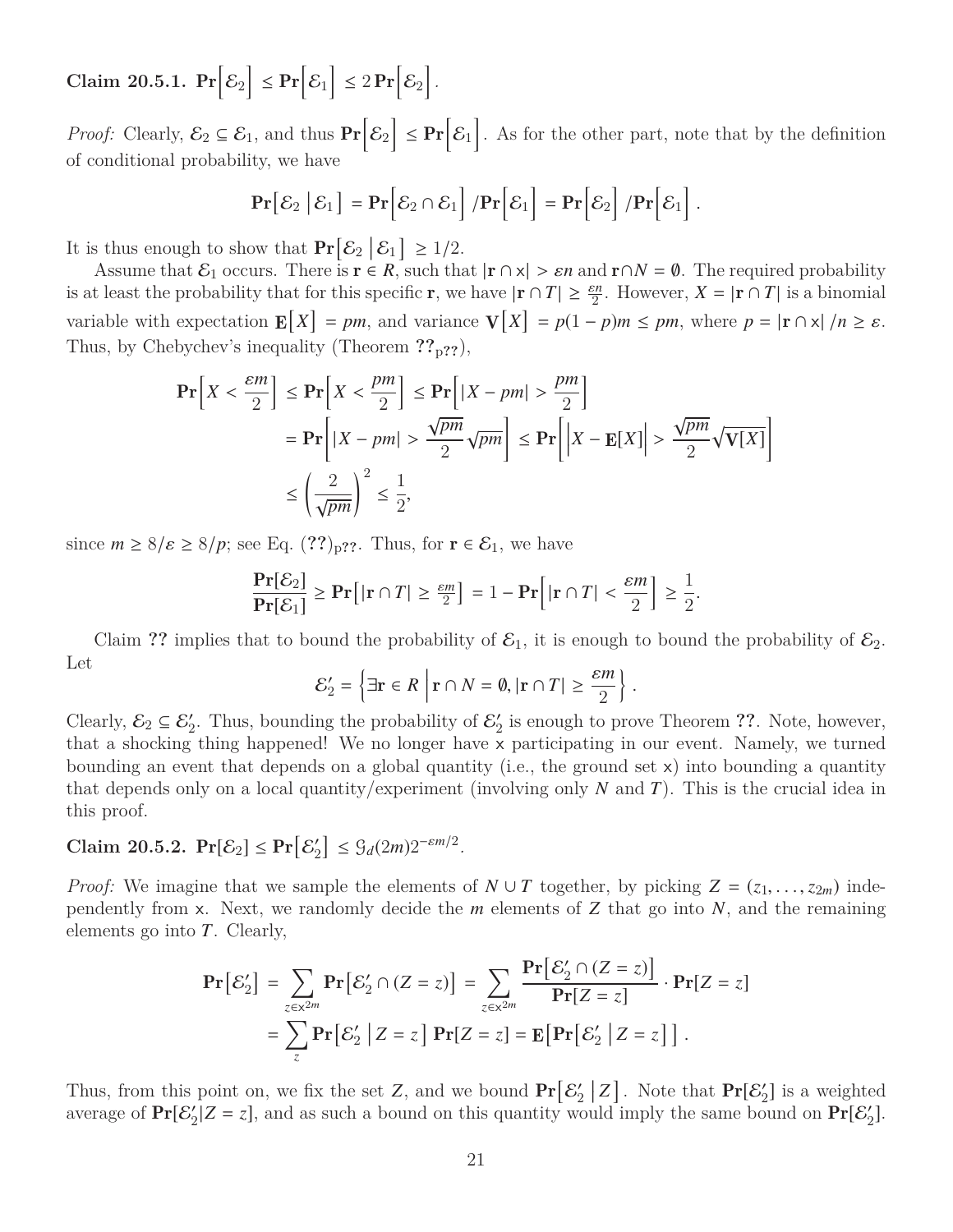It is now enough to consider the ranges in the projection space  $(Z, \mathcal{R}_{Z})$  (which has VC dimension  $\delta$ ). By Lemma ??, we have  $|\mathcal{R}_{|Z}| \leq \mathcal{G}_{\delta}(2m)$ .

Let us fix any  $\mathbf{r} \in \mathcal{R}_{|Z|}$ , and consider the event

$$
\mathcal{E}_{\mathbf{r}} = \left\{ \mathbf{r} \cap N = \emptyset \text{ and } |\mathbf{r} \cap T| > \frac{\varepsilon m}{2} \right\}
$$

We claim that  $Pr[\mathcal{E}_r] \leq 2^{-\varepsilon m/2}$ . Observe that if  $k = |r \cap (N \cup T)| \leq \varepsilon m/2$ , then the event is empty, and this claim trivially holds. Otherwise,  $Pr[\mathcal{E}_r] = Pr[r \cap N - \emptyset]$ . To bound this probability observe that this claim trivially holds. Otherwise,  $Pr[\mathcal{E}_r] = Pr[r \cap N = \emptyset]$ . To bound this probability, observe that we have the 2*m* elements of *Z*, and we can choose any *m* of them to be *N*, as long as none of them is one of the *k* "forbidden" elements of  $\mathbf{r} \cap (N \cup T)$ . The probability of that is  $\binom{2m-k}{m}$  $\binom{n-k}{m}$  /  $\binom{2m}{m}$  $\binom{2m}{m}$ . We thus have

$$
\mathbf{Pr}\{\mathcal{E}_{\mathbf{r}}\} \leq \mathbf{Pr}[\mathbf{r} \cap N = \emptyset] = \frac{\binom{2m-k}{m}}{\binom{2m}{m}} = \frac{(2m-k)(2m-k-1)\cdots(m-k+1)}{2m(2m-1)\cdots(m+1)}
$$

$$
= \frac{m(m-1)\cdots(m-k+1)}{2m(2m-1)\cdots(2m-k+1)} \leq 2^{-k} \leq 2^{-\varepsilon m/2}.
$$

Thus,

$$
\Pr\left[\mathcal{E}_2' \mid Z\right] = \Pr\left[\bigcup_{\mathbf{r}\in\mathcal{R}_{|Z}} \mathcal{E}_{\mathbf{r}}\right] \le \sum_{\mathbf{r}\in\mathcal{R}_{|Z}} \Pr\left[\mathcal{E}_{\mathbf{r}}\right] \le |\mathcal{R}_{|Z}| 2^{-\varepsilon m/2} \le \mathcal{G}_{\delta}(2m) 2^{-\varepsilon m/2},
$$

implying that  $Pr[\mathcal{E}_2]$  $\mathcal{E}_2^{\prime} \left[ \leq \mathcal{G}_{\delta}(2m) 2^{-\varepsilon m/2} \right]$ .

*Proof of* THEOREM **??**. By Claim **??** and Claim **??**, we have that  $Pr[\mathcal{E}_1] \leq 2\mathcal{G}_{\delta}(2m)2^{-\epsilon m/2}$ . It thus remains to verify that if *m* satisfies Eq. (??), then  $2\mathcal{G}_{\delta}(2m)2^{-\varepsilon m/2} \leq \varphi$ .<br>Indeed, we know that  $2m > 8\delta$  (by Eq. (??) as) and by Lemma ?

Indeed, we know that  $2m \geq 8\delta$  (by Eq.  $(??)_{p?}$ ?) and by Lemma  $?$ ?,  $\mathcal{G}_{\delta}(2m) \leq 2(2em/\delta)^{\delta}$ , for  $\delta \geq 1$ . Thus, it is sufficient to show that the inequality  $4(2em/\delta)^{\delta}2^{-\varepsilon m/2} \leq \varphi$  holds. By rearranging and taking lg of both sides, we have that this is equivalent to lg of both sides, we have that this is equivalent to

$$
2^{\varepsilon m/2} \ge \frac{4}{\varphi} \left( \frac{2e^2}{\delta} \right)^{\delta} \qquad \Longrightarrow \qquad \frac{\varepsilon m}{2} \ge \delta \lg \frac{2e^2}{\delta} + \lg \frac{4}{\varphi}.
$$

By our choice of *m* (see Eq. (??)), we have that  $\epsilon m/4 \geq \lg(4/\varphi)$ . Thus, we need to show that

$$
\frac{\varepsilon m}{4} \ge \delta \lg \frac{2e m}{\delta}
$$

We verify this inequality for  $m = \frac{8\delta}{\epsilon} \lg \frac{16}{\epsilon}$  (this would also hold for bigger values, as can be easily verified). Indeed

$$
2\delta \lg \frac{16}{\varepsilon} \ge \delta \lg \left( \frac{16e}{\varepsilon} \lg \frac{16}{\varepsilon} \right)
$$

This is equivalent to  $\left(\frac{16}{10}\right)^2$  $\geq \frac{16e}{\text{lg}} \cdot \text{lg} \cdot \text{which is equivalent to } \frac{16}{\text{log}}$ *e* ε  $\geq \lg \frac{16}{n}$ , which is certainly true for  $0 < \varepsilon \leq 1$ .

This completes the proof of the theorem.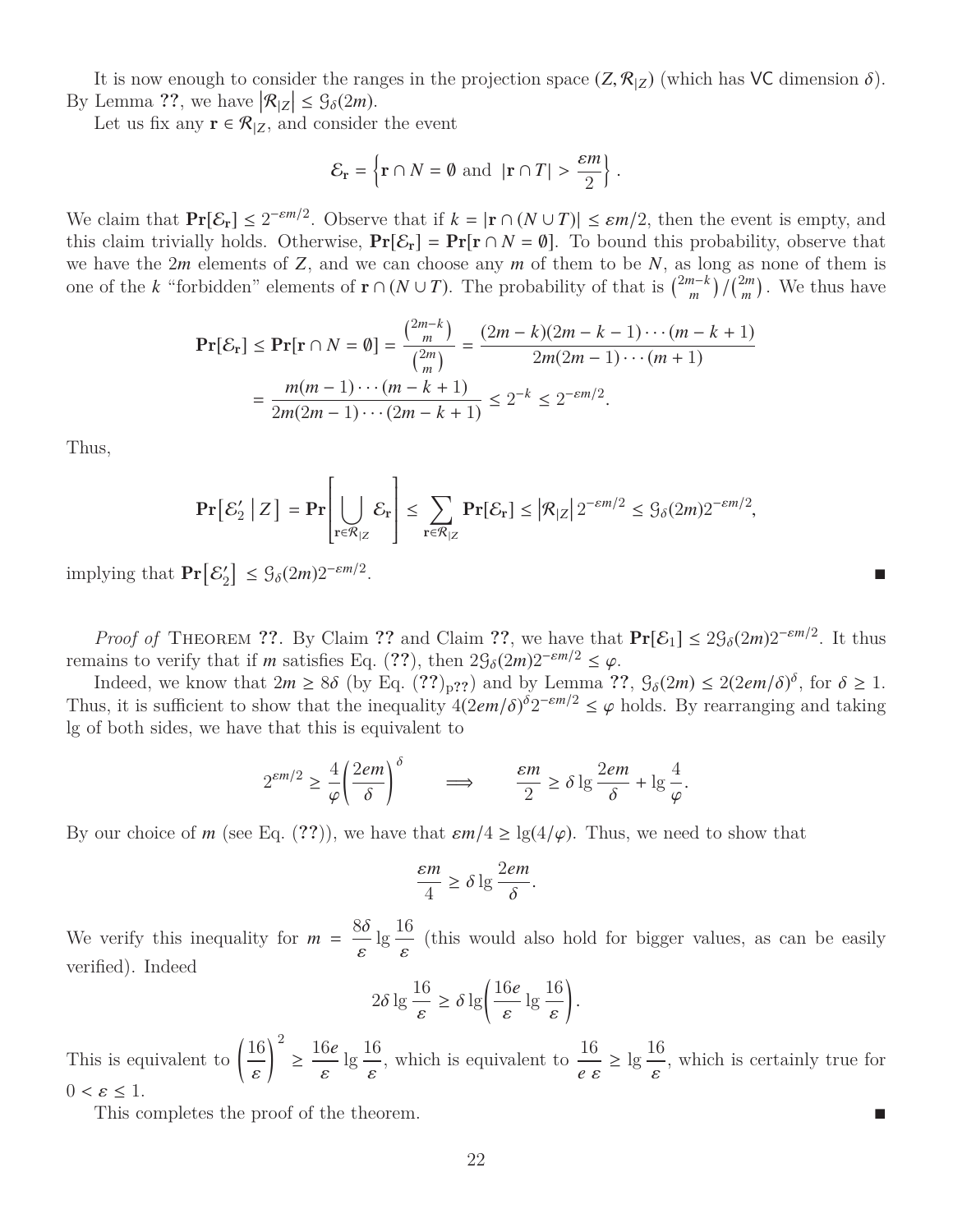## **20.6. A better bound on the growth function**

In this section, we prove Lemma  $?$ <sup>2</sup> $p$ ??. Since the proof is straightforward but tedious, the reader can safely skip reading this section.

**Lemma 20.6.1.** *For any positive integer n, the following hold.*

*(i)*  $(1 + 1/n)^n \le e$ .  $n \leq e$ . (*ii*)  $(1 - 1/n)^{n-1} \geq e^{-1}$ . *(iii) n*! ≥ (*n*/*e*) *n iiv)* For any  $k \leq n$ , we have  $\left(\frac{n}{l}\right)$ *k*  $\big)$ <sup>k</sup> ≤ *n k*  $\backslash$  $\leq \left(\frac{ne}{e}\right)$ *k k .*

*Proof:* (i) Indeed,  $1 + 1/n \le \exp(1/n)$ , since  $1 + x \le e^x$ , for  $x \ge 0$ . As such  $(1 + 1/n)^n \le \exp(n(1/n)) = e$ .

(ii) Rewriting the inequality, we have that we need to prove  $\left(\frac{n-1}{n}\right)$  $\left(\frac{-1}{n}\right)^{n-1} \geq \frac{1}{e}$  $\frac{1}{e}$ . This is equivalent to proving  $e \geq \left(\frac{n}{n}\right)$  $\left(\frac{n}{n-1}\right)^{n-1} = \left(1 + \frac{1}{n-1}\right)$  $\frac{1}{n-1}$ )<sup>n-1</sup>, which is our friend from (i). (iii) Indeed,

$$
\frac{n^n}{n!} \le \sum_{i=0}^{\infty} \frac{n^i}{i!} = e^n,
$$

by the Taylor expansion of  $e^x = \sum_{i=0}^{\infty}$ *x* i  $\frac{x^i}{i!}$ . This implies that  $(n/e)^n \leq n!$ , as required.

(iv) Indeed, for any  $k \leq n$ , we have  $\frac{n}{k} \leq \frac{n-1}{k-1}$  $\frac{n-1}{k-1}$ , as can be easily verified. As such,  $\frac{n}{k} \leq \frac{n-i}{k-i}$  $\frac{n-i}{k-i}$ , for 1 ≤ *i* ≤ *k* − 1. As such,

$$
\left(\frac{n}{k}\right)^k \leq \frac{n}{k} \cdot \frac{n-1}{k-1} \cdot \cdot \cdot \frac{n-k+1}{1} = \binom{n}{k}.
$$

As for the other direction, by (iii), we have  $\binom{n}{k}$ *k*  $\backslash$ ≤ *n k k*! ≤ *n k k e*  $\frac{k}{\lambda^k} = \left(\frac{ne}{k}\right)$ *k k* .

**Lemma ?? restated.** For  $n \geq 2\delta$  and  $\delta \geq 1$ , we have  $\left(\frac{n}{\delta}\right)$  $\int_{0}^{\delta} \leq \mathcal{G}_{\delta}(n) \leq 2\left(\frac{ne}{\delta}\right)$  $\int_{0}^{b}$ , where  $\mathcal{G}_{\delta}(n) = \sum_{i=0}^{n}$ *i*=0 *n i*  $\backslash$ *.*

*Proof:* Note that by Lemma ??(iv), we have  $\mathcal{G}_{\delta}(n) = \sum_{i=0}^{n}$ *i*=0 *n i*  $\backslash$  $\leq 1 + \sum$ *i*=1 *ne i*  $\int_0^i$ . This series behaves like a geometric series with constant larger than 2, since

$$
\left(\frac{ne}{i}\right)^i / \left(\frac{ne}{i-1}\right)^{i-1} = \frac{ne}{i} \left(\frac{i-1}{i}\right)^{i-1} = \frac{ne}{i} \left(1 - \frac{1}{i}\right)^{i-1} \ge \frac{ne}{i} \frac{1}{e} = \frac{n}{i} \ge \frac{n}{\delta} \ge 2,
$$

by Lemma **??**. As such, this series is bounded by twice the largest element in the series, implying the claim.

# **20.7. Bibliographical notes**

The exposition of the ε-net and ε-sample theorems is roughly based on Alon and Spencer [**?**] and Komlós *et al.* [**?**]. In fact, Komlós *et al.* proved a somewhat stronger bound; that is, a random sample of size  $(\delta/\varepsilon) \ln(1/\varepsilon)$  is an  $\varepsilon$ -net with constant probability. For a proof that shows that in general  $\varepsilon$ -nets cannot be much smaller in the worst case, see [**?**]. The original proof of the ε-net theorem is due to Haussler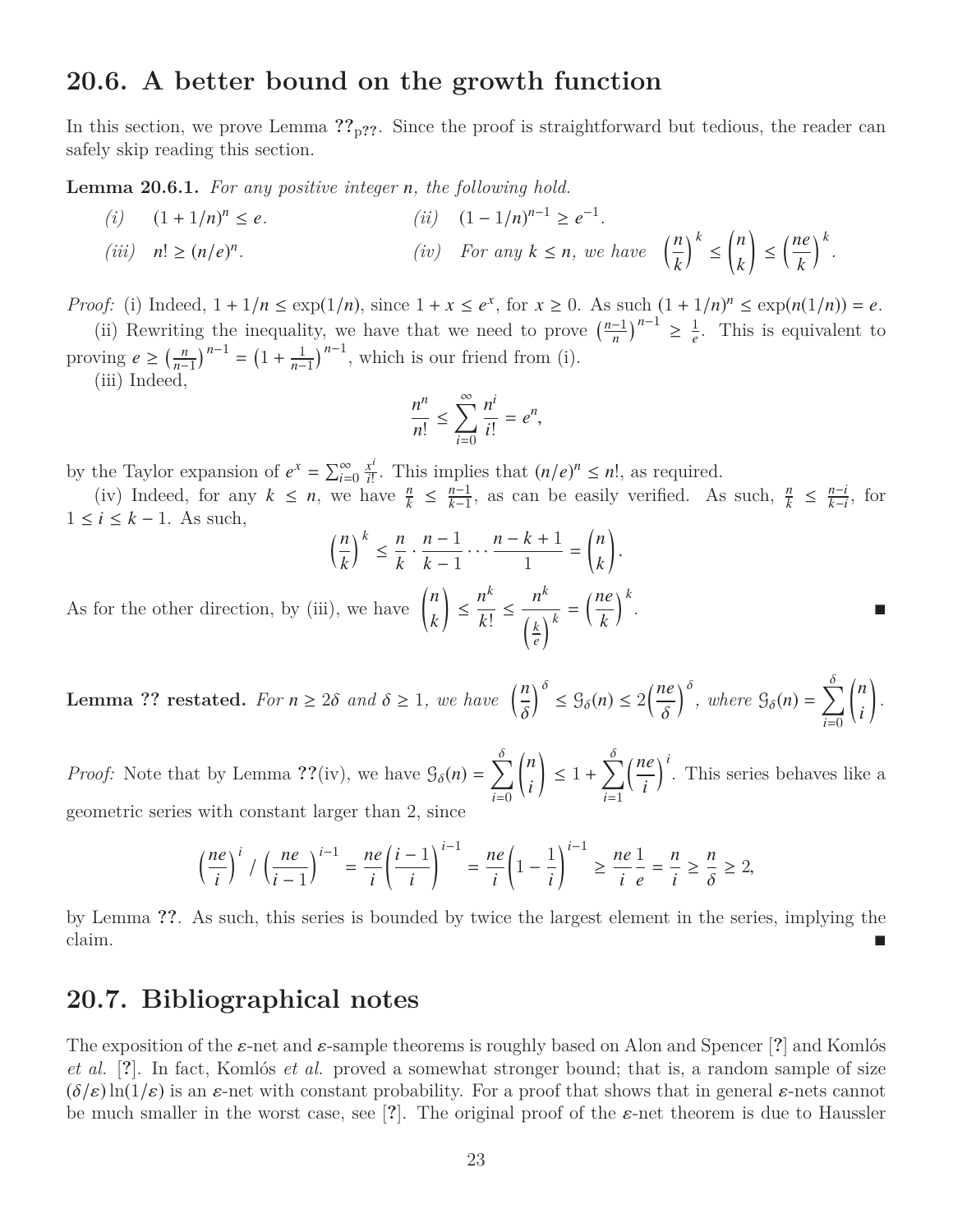and Welzl [**?**]. The proof of the ε-sample theorem is due to Vapnik and Chervonenkis [**?**]. The bound in Theorem ?? can be improved to  $O\left(\frac{\delta}{\varepsilon^2} + \frac{1}{\varepsilon^2} \log \frac{1}{\varphi}\right)$  [?].

An alternative proof of the  $\varepsilon$ -net theorem proceeds by first computing an  $(\varepsilon/4)$ -sample of sufficient<br>using the s-sample theorem (Theorem 22 se), and then computing and  $\varepsilon/4$ -net for this sample size, using the  $\varepsilon$ -sample theorem (Theorem  $\mathfrak{P}_p$ ??), and then computing and  $\varepsilon/4$ -net for this sample using a direct sample of the right size. It is easy to verify the resulting set is an  $\varepsilon$ -net. Furthermore, using the "naive" argument (see Section **??**) then implies that this holds with the right probability, thus implying the  $\varepsilon$ -net theorem (the resulting constants might be slightly worse). Exercise ?? deploys similar ideas.

The beautiful alternative proof of both theorems via the usage of discrepancy is due to Chazelle and Matoušek [**?**]. The discrepancy method is a beautiful topic which is quite deep mathematically, and we have just skimmed the thin layer of melted water on top of the tip of the iceberg<sup>®</sup>. Two nice books on the topic are the books by Chazelle [**?**] and Matoušek [**?**]. The book by Chazelle [**?**] is currently available online for free from Chazelle's webpage.

We will revisit discrepancy since in some geometric cases it yields better results than the  $\varepsilon$ -sample theorem. In particular, the random coloring of Theorem **??** can be derandomized using conditional probabilities. One can then use it to get an  $\varepsilon$ -sample/net by applying it repeatedly. A faster algorithm results from a careful implementation of the sketch-and-merge approach. The disappointing feature of all the deterministic constructions of  $\varepsilon$ -samples/nets is that their running time is exponential in the dimension  $\delta$ , since the number of ranges is usually exponential in  $\delta$ .

A similar result to the one derived by Haussler and Welzl [**?**], using a more geometric approach, was done independently by Clarkson at the same time [**?**], exposing the fact that VC dimension is not necessary if we are interested only in geometric applications. This was later refined by Clarkson [**?**], leading to a general technique that, in geometric settings, yields stronger results than the  $\varepsilon$ -net theorem. This technique has numerous applications in discrete and computational geometry and leads to several "proofs from the book" in discrete geometry.

Exercise **??** is from Anthony and Bartlett [**?**].

### **20.7.1. Variants and extensions**

A natural application of the ε-sample theorem is to use it to estimate the weights of ranges. In particular, given a finite range space  $(X, \mathcal{R})$ , we would like to build a data-structure such that we can decide quickly, given a query range  $r$ , what the number of points of X inside  $r$  is. We could always use a sample of size (roughly)  $O(\varepsilon^{-2})$  to get an estimate of the weight of a range, using the  $\varepsilon$ -sample theorem. The error<br>of the estimate of the size  $|\mathbf{r} \cap \mathbf{X}|$  is  $\leq \varepsilon n$ , where  $n = |\mathbf{X}|$ ; namely the error is additive. The n of the estimate of the size  $|r \cap X|$  is  $\leq \varepsilon n$ , where  $n = |X|$ ; namely, the error is additive. The natural question is whether one can get a multiplicative estimate  $\rho$ , such that  $|r \cap X| \leq \rho \leq (1+\varepsilon) |r \cap X|$ , where |r ∩ X|.

In particular, a subset  $A \subset X$  is a (relative)  $(\varepsilon, p)$ *-sample* if for each  $\mathbf{r} \in \mathcal{R}$  of weight  $\geq pn$ ,

$$
\left|\frac{|\mathbf{r}\cap A|}{|A|}-\frac{|\mathbf{r}\cap X|}{|X|}\right|\leq \varepsilon\frac{|\mathbf{r}\cap X|}{|X|}.
$$

Of course, one can simply generate an  $\varepsilon p$ -sample of size (roughly)  $O(1/(\varepsilon p)^2)$  by the  $\varepsilon$ -sample theorem.<br>This is not very interesting when  $n = 1/\sqrt{n}$ . Interestingly, the dependency on  $n$  can be improved This is not very interesting when  $p = 1/\sqrt{n}$ . Interestingly, the dependency on p can be improved.

**Theorem 20.7.1** ([?]). Let  $(X, \mathcal{R})$  be a range space with shattering dimension *d*, where  $|X| = n$ , and *let*  $0 \lt \varepsilon \lt 1$  *and*  $0 \lt p \lt 1$  *be given parameters. Then, consider a random sample*  $A \subseteq X$  *of size* 

<span id="page-23-0"></span><sup>⑧</sup>The iceberg is melting because of global warming; so sorry, climate change.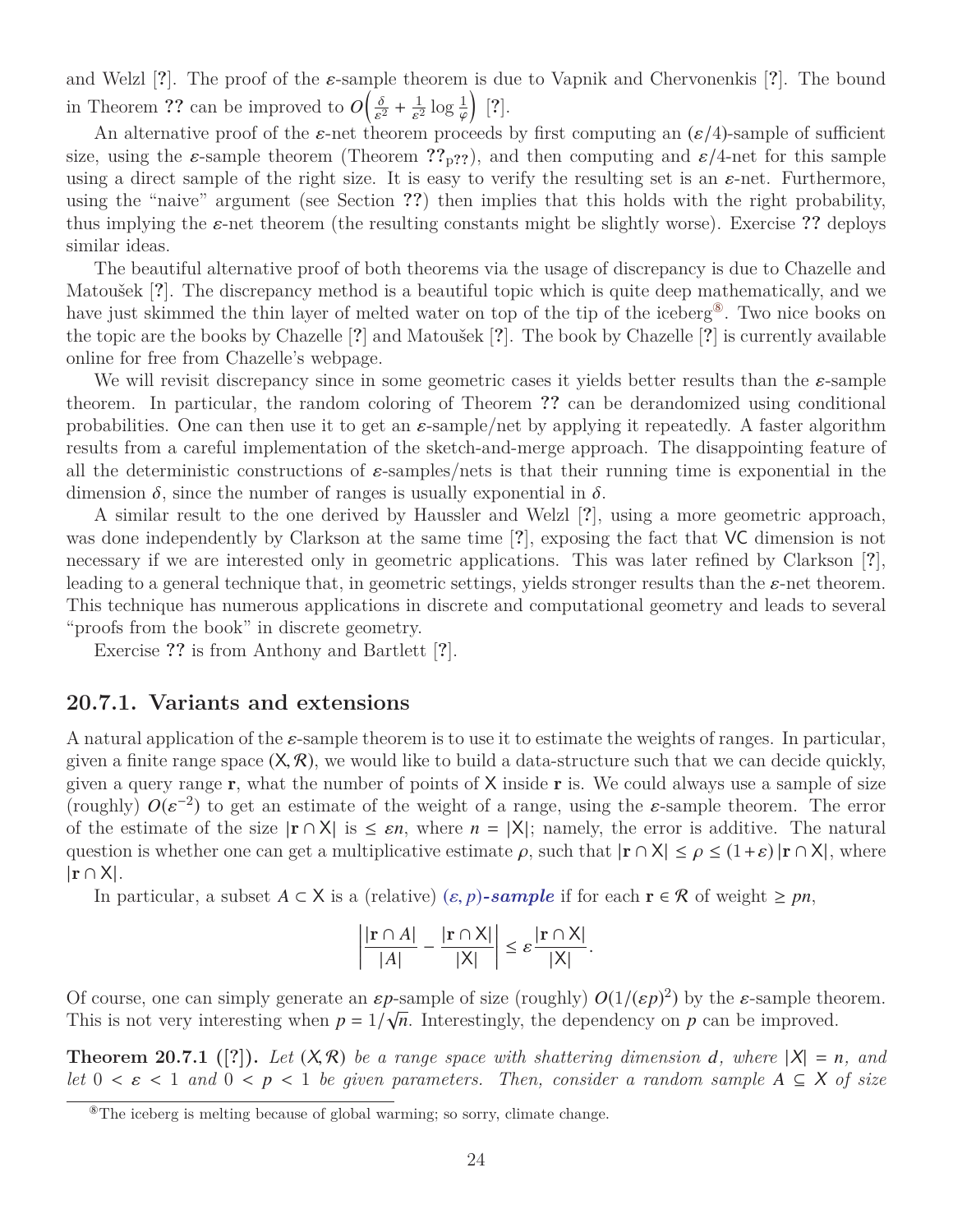*c* ε *points, we have* 2*p*  $\int_{d}$  log  $\frac{1}{2}$ *p*  $+\log \frac{1}{2}$  $\overline{a}$ Ι *f*, where *c is a constant. Then, it holds that for each range*  $\mathbf{r} \in \mathcal{R}$  *of at least pn* 

$$
\left|\frac{|\mathbf{r}\cap A|}{|A|}-\frac{|\mathbf{r}\cap X|}{|X|}\right|\leq \varepsilon\frac{|\mathbf{r}\cap X|}{|X|}.
$$

*In other words, A is a* ( $p$ ,  $\varepsilon$ )*-sample for* ( $X$ , $\mathcal{R}$ )*. The probability of success is*  $\geq 1 - \varphi$ *.* 

A similar result is achievable by using discrepancy; see Exercise **??**.

## **20.8. Exercises**

Exercise 20.8.1 (Compute clustering radius). Let *C* and P be two given sets of points in the plane, such that  $k = |C|$  and  $n = |P|$ . Let  $r = \max_{p \in P} \min_{c \in C} ||c - p||$  be the *covering radius* of P by C (i.e., if we place a disk of radius  $r$  centered at each point of  $C$ , all those disks cover the points of  $P$ ).

- (A) Give an  $O(n + k \log n)$  expected time algorithm that outputs a number  $\alpha$ , such that  $r \leq \alpha \leq 10r$ .
- (B) For  $\varepsilon > 0$  a prescribed parameter, give an  $O(n + k\varepsilon^{-2} \log n)$  expected time algorithm that outputs a number  $\alpha$  such that  $r \leq \alpha \leq (1 + \varepsilon)r$ a number  $\alpha$ , such that  $r \leq \alpha \leq (1 + \varepsilon)r$ .

Exercise 20.8.2 (Some calculus required). Prove Lemma **??**.

Exercise 20.8.3 (A direct proof of the  $\varepsilon$ -sample theorem). For the case that the given range space is finite, one can prove the  $\varepsilon$ -sample theorem (Theorem  $\mathcal{P}_{p}$ ??) directly. So, we are given a range space  $S = (x, \mathcal{R})$ with VC dimension  $\delta$ , where x is a finite set.

- (A) Show that there exists an  $\varepsilon$ -sample of **S** of size  $O\left(\delta \varepsilon^{-2} \log \frac{\log |x|}{\varepsilon}\right)$  by extracting an  $\varepsilon/3$ -sample from an  $\varepsilon/9$ -sample of the original space (i.e., apply Lemma ?? twice and use Lemma ??).
- (B) Show that for any *k*, there exists an  $\varepsilon$ -sample of **S** of size  $O\left(\delta \varepsilon^{-2} \log \frac{\log^{(k)} |x|}{\varepsilon}\right)$  $\big).$
- (C) Show that there exists an  $\varepsilon$ -sample of **S** of size  $O(\delta \varepsilon^{-2} \log \frac{1}{\varepsilon})$ .

Exercise 20.8.4 (Sauer's lemma is tight). Show that Sauer's lemma (Lemma **??**) is tight. Specifically, provide a finite range space that has the number of ranges as claimed by Lemma **??**.

Exercise 20.8.5 (Flip and flop). (A) Let  $b_1, \ldots, b_{2m}$  be *m* binary bits. Let  $\Psi$  be the set of all permutations of 1, ..., 2*m*, such that for any  $\sigma \in \Psi$ , we have  $\sigma(i) = i$  or  $\sigma(i) = m + i$ , for  $1 \le i \le m$ , and similarly,  $\sigma(m+i) = i$  or  $\sigma(m+i) = m+i$ . Namely,  $\sigma \in \Psi$  either leaves the pair  $i, i+m$  in their positions or it exchanges them, for  $1 \le i \le m$ . As such  $|\Psi| = 2^m$ .

Prove that for a random  $\sigma \in \Psi$ , we have

$$
\Pr\left[\left|\frac{\sum_{i=1}^m b_{\sigma(i)}}{m} - \frac{\sum_{i=1}^m b_{\sigma(i+m)}}{m}\right| \geq \varepsilon\right] \leq 2e^{-\varepsilon^2 m/2}.
$$

(B) Let  $\Psi'$  be the set of all permutations of  $1, \ldots, 2m$ . Prove that for a random  $\sigma \in \Psi'$ , we have

$$
\Pr\left[\left|\frac{\sum_{i=1}^m b_{\sigma(i)}}{m} - \frac{\sum_{i=1}^m b_{\sigma(i+m)}}{m}\right| \geq \varepsilon\right] \leq 2e^{-C\varepsilon^2 m/2},
$$

where *C* is an appropriate constant. *[Use (***??***), but be careful.]* (C) Prove Theorem **??** using (**??**).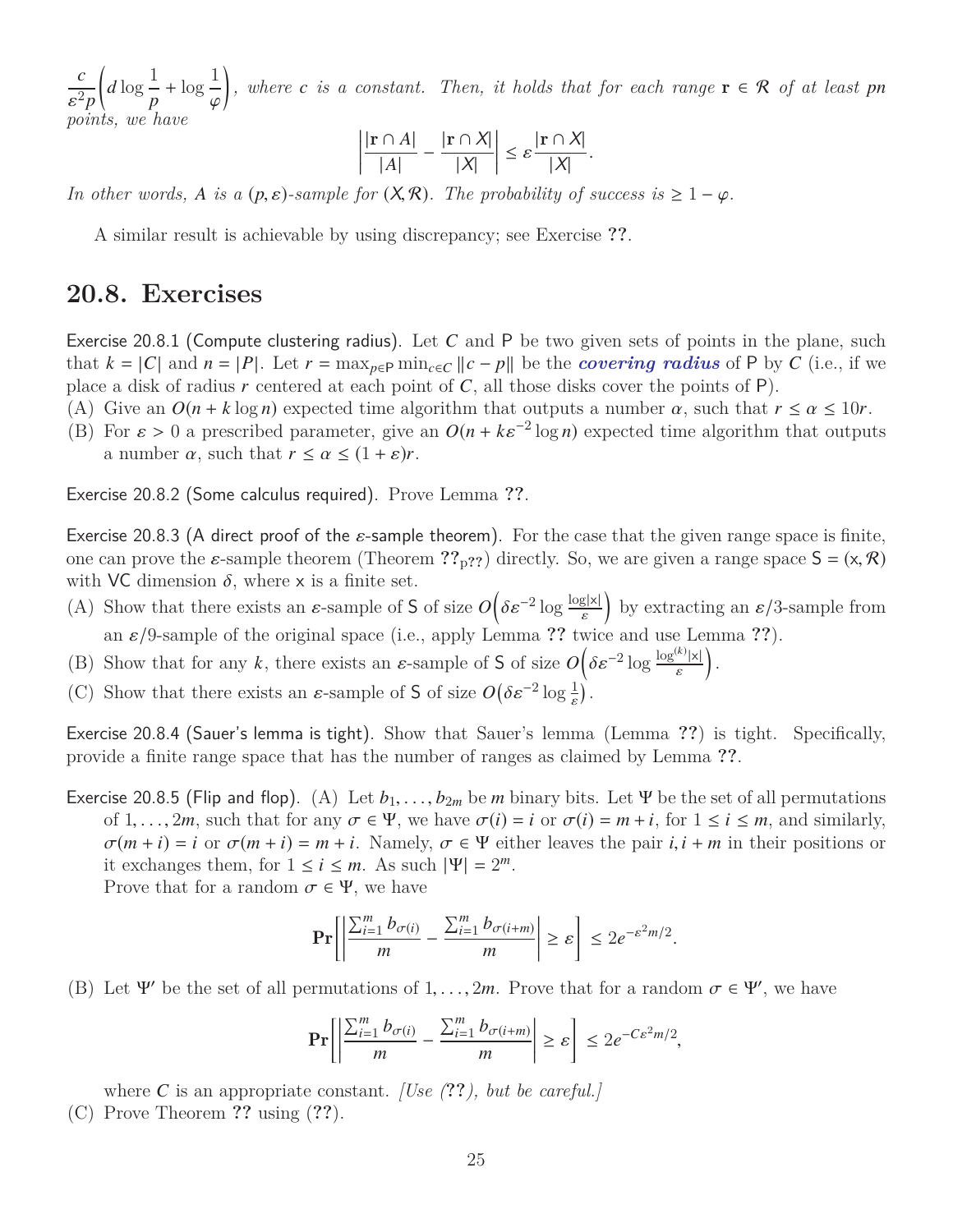Exercise 20.8.6 (Sketch and merge). Assume that you are given a deterministic algorithm that can compute the discrepancy of Theorem ?? in  $O(nm)$  time, where *n* is the size of the ground set and *m* is the number of induced ranges. We are assuming that the VC dimension  $\delta$  of the given range space is small and that the algorithm input is only the ground set  $X$  (i.e., the algorithm can figure out on its own what the relevant ranges are).

- (A) For a prespecified  $\varepsilon > 0$ , using the ideas described in Section ??, show how to compute a small  $\varepsilon$ -sample of X quickly. The running time of your algorithm should be (roughly)  $O(n/\varepsilon^{O(\delta)}$  polylog). What is the exact bound on the running time of your algorithm?
- (B) One can slightly improve the running of the above algorithm by more aggressively sketching the sets used. That is, one can add additional sketch layers in the tree. Show how by using such an approach one can improve the running time of the above algorithm by a logarithmic factor.

Exercise 20.8.7 (Building relative approximations). Prove the following theorem using discrepancy.

**Theorem 20.8.8.** Let  $(X, \mathcal{R})$  be a range space with shattering dimension  $\delta$ , where  $|X| = n$ , and let  $0 \le \varepsilon \le 1$  and  $0 \le p \le 1$  be given parameters. Then one can *construct a set*  $N \subseteq X$  *of size*  $O\left(\frac{\delta}{s^2}\right)$  $\frac{\partial}{\varepsilon^2 p} \ln \frac{\partial}{\varepsilon p}$ *)*, such that, for each range  $\mathbf{r} \in \mathcal{R}$  of at *least pn points, we have*

$$
\left|\frac{|\mathbf{r}\cap N|}{|N|}-\frac{|\mathbf{r}\cap X|}{|X|}\right|\leq \varepsilon\frac{|\mathbf{r}\cap X|}{|X|}.
$$

*In other words, N is a relative*  $(p, \varepsilon)$ *-approximation for*  $(X, \mathcal{R})$ *.* 

## **20.9. From previous lectures**

Definition 20.9.1 (Convex hull). The *convex hull* of a set  $R \subseteq \mathbb{R}^d$  is the set of all convex combinations of points of R; that is,

$$
C\mathcal{H}(\mathsf{R})=\left\{\sum_{i=0}^m \alpha_ir_i\middle| \forall i \text{ } r_i \in \mathsf{R}, \alpha_i \geq 0, \text{ and } \sum_{j=1}^m \alpha_i=1\right\}.
$$

**Theorem 20.9.2.** *For any*  $\delta > 0$ *, we have*  $\Pr[X > (1 + \delta)\mu]$  *e* δ  $(1+\delta)^{1+\delta}$  $\big)^{\mu}$ *. Or in a more simplified form, we have:*

$$
\delta \le 2e - 1 \qquad \mathbf{Pr}\Big[X > (1 + \delta)\mu\Big] < \exp(-\mu \delta^2/4), \tag{20.7}
$$

$$
\delta > 2e - 1 \qquad \mathbf{Pr}\Big[X > (1+\delta)\mu\Big] < 2^{-\mu(1+\delta)}, \tag{20.8}
$$

and 
$$
\delta \ge e^2
$$
  $\mathbf{Pr}\left[X > (1+\delta)\mu\right] < \exp\left(-\frac{\mu\delta\ln\delta}{2}\right).$  (20.9)